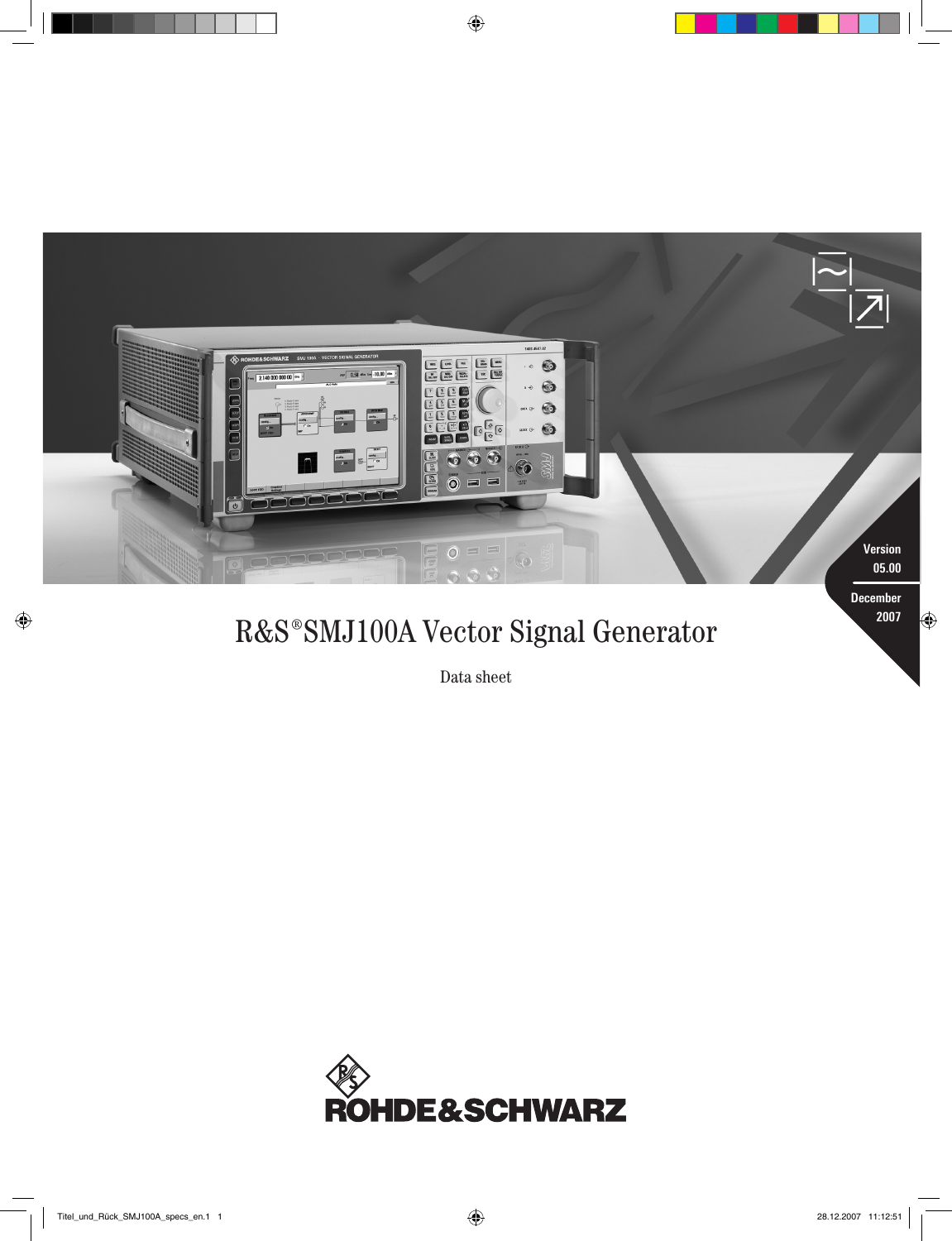# **CONTENTS**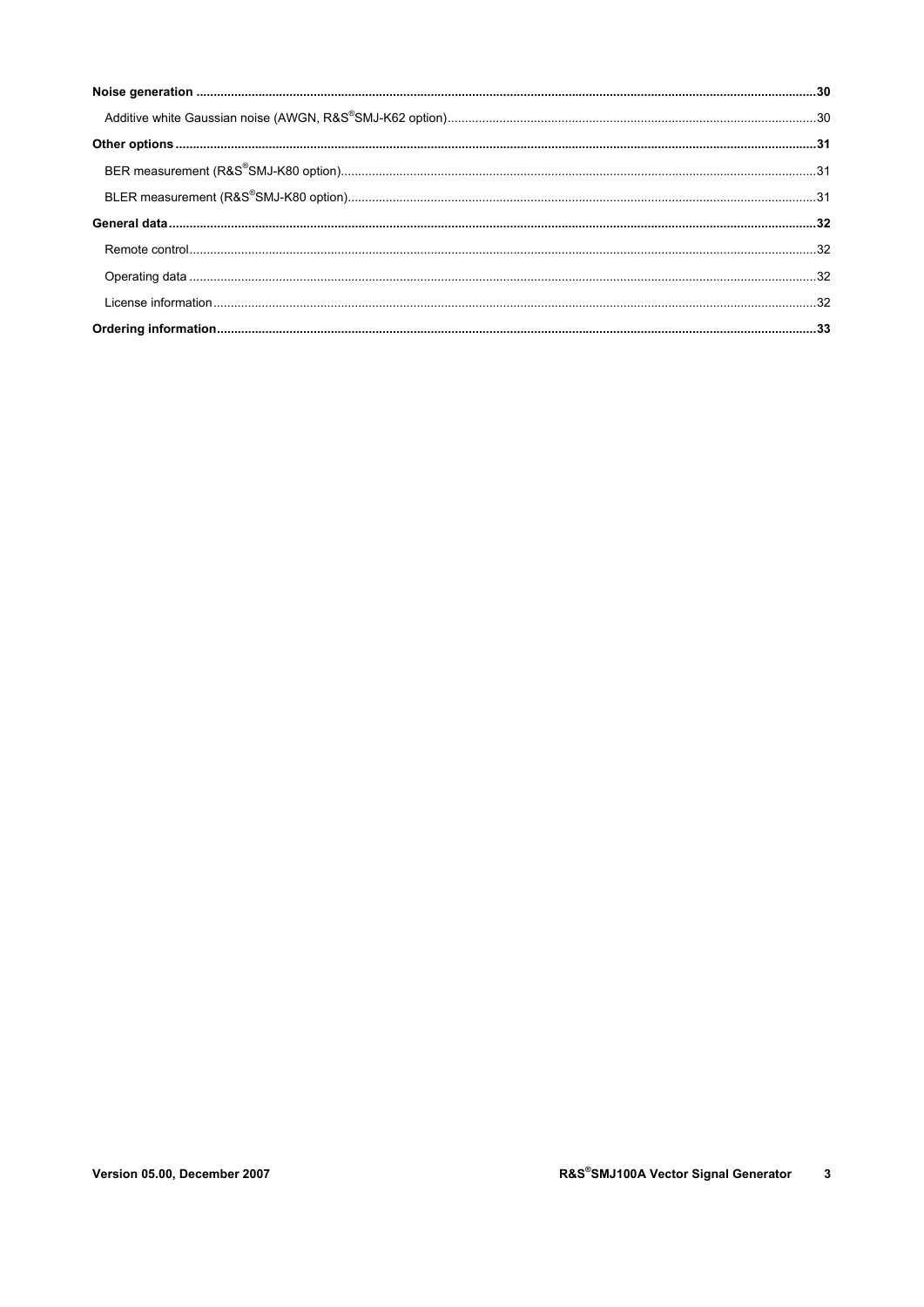# **Key features**

#### **Intuitive operation**

- Color display with 800 × 600 pixels (SVGA format)
- Intuitive user interface with graphical display of signal flow (block diagram)
- Graphical display of baseband signals through built-in transient recorder
- Context-sensitive help system

#### **Outstanding signal quality**

- I/Q modulator with 200 MHz RF bandwidth
- Very low SSB phase noise of typ. –133 dBc (f = 1 GHz, 20 kHz carrier offset, 1 Hz measurement bandwidth)
- Wideband noise of typ. –153 dBc (CW, f = 1 GHz, >10 MHz carrier offset, 1 Hz measurement bandwidth)
- Excellent ACLR performance of typ. +69 dB with 3GPP FDD (test model 1, 64 DPCH)
- Very high level repeatability of 0.05 dB
- High-stability reference oscillator as standard

#### **Unrivaled flexibility**

- Support of EUTRA/LTE signal generation
- Support of WiMAX IEEE 802.16-2004/Corr1-2005, 802.16e-2005, and WiBro
- Four code channels in realtime for 3GPP FDD, support of HSDPA and HSUPA
- Support of WLAN IEEE 802.11a, b, g and n
- Change of modulation from slot to slot for GSM/EDGE
- Baseband generator with universal coder for realtime signal generation
- Arbitrary waveform generator with 16 Msample, 64 Msample or 128 Msample and multisegment support
- Arbitrary waveform generator supported by R&S<sup>®</sup>WinIQSIM2<sup>™</sup> and R&S<sup>®</sup>WinIQSIM™ simulation software

#### **Ideal for production**

- Very short frequency and level setting times (<2 ms); only 450 µs in List mode
- Electronic attenuator with overvoltage protection up to 6 GHz over full level range
- Flexible high speed measurements with RF List mode and multisegment waveforms

#### **Connectivity**

- Remote control via LAN (Gigabit Ethernet, VXI11) and GPIB
- Remote operation via Windows Remote Desktop or VNC
- User-selectable trigger and marker signals
- USB connectors for keyboard, mouse, and memory stick
- LXI class C compliance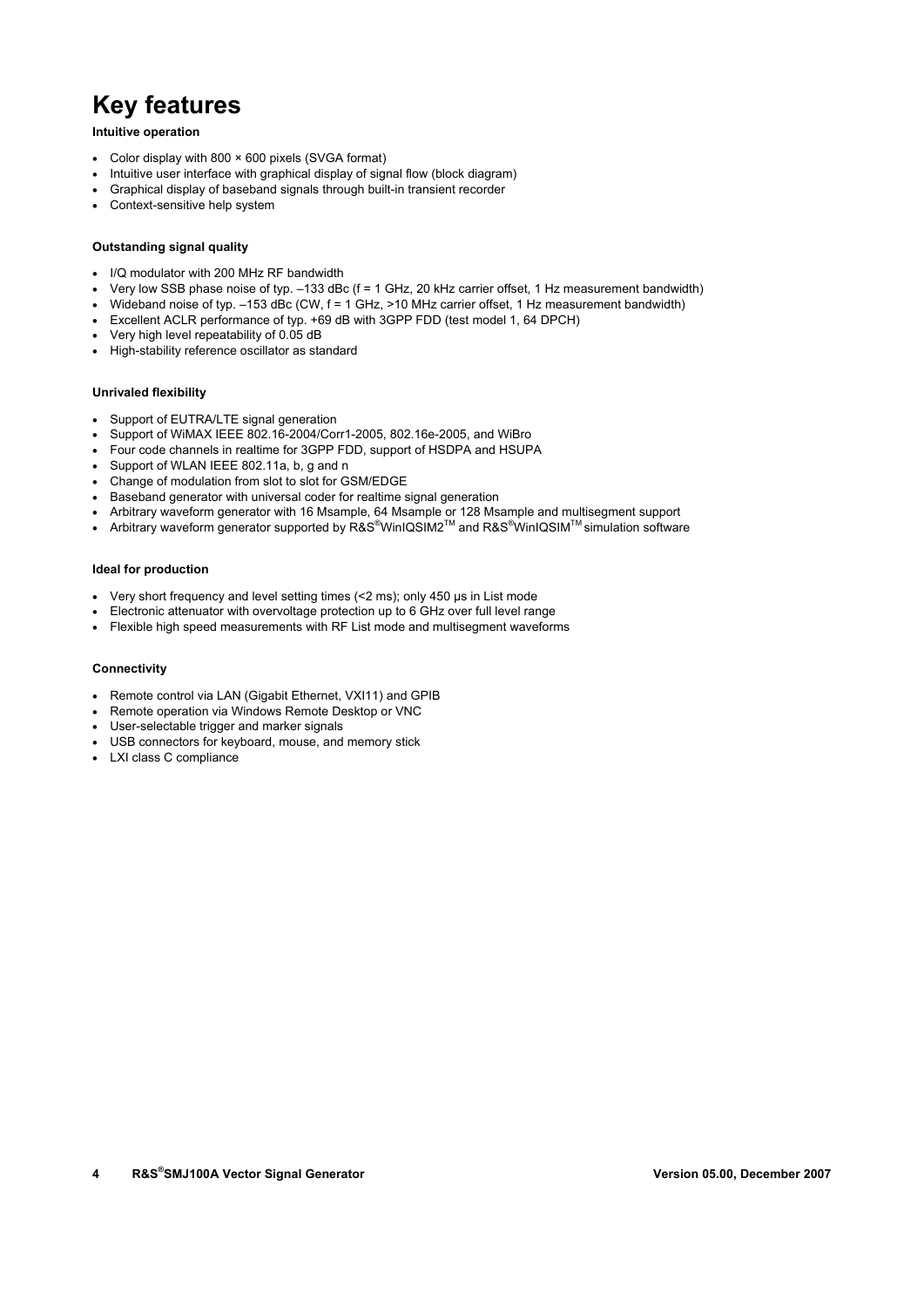# **Baseband generator options**

The R&S<sup>®</sup>SMJ100A can be equipped with one of the following I/Q baseband generators:

| R&S®SMJ-B9                   | Baseband Generator with ARB (128 Msample) and Digital Modulation (realtime) |
|------------------------------|-----------------------------------------------------------------------------|
| $R\&S^{\circledast}$ SMJ-B10 | Baseband Generator with ARB (64 Msample) and Digital Modulation (realtime)  |
| $R\&S^\circ$ SMJ-B11         | Baseband Generator with ARB (16 Msample) and Digital Modulation (realtime)  |
| R&S®SMJ-B50                  | Baseband Generator with ARB (64 Msample)                                    |
| $R\&S^\circ$ SMJ-B51         | Baseband Generator with ARB (16 Msample)                                    |

The R&S® SMJ-B9/-B10/-B11 baseband generators include an arbitrary waveform generator and a realtime coder. If these baseband generators are installed, the following software options can be added:

- Digital standards and modulation systems running on the instrument (R&S®SMJ-K40 to R&S®SMJ-K61 options)
- Digital standards with R&S<sup>®</sup>WinIQSIM2™ (R&S<sup>®</sup>SMJ-K240 to R&S<sup>®</sup>SMJ-K262 options); R&S<sup>®</sup>WinIQSIM2™ runs on an external PC
- Digital standards with R&S®WinIQSIM™ (R&S®SMJ-K11 to R&S®SMJ-K20 options); R&S®WinIQSIM™ runs on an external PC
- R&S<sup>®</sup>SMJ-K5/-K6/-K8 options

The R&S®SMJ-B50/-B51 baseband generators include an arbitrary waveform generator. If these baseband generators are installed, the following software options can be added:

- Digital standards with R&S<sup>®</sup>WinIQSIM2™ (R&S<sup>®</sup>SMJ-K240 to R&S<sup>®</sup>SMJ-K262 options); R&S<sup>®</sup>WinIQSIM2™ runs on an external PC
- Digital standards with R&S®WinIQSIM™ (R&S®SMJ-K11 to R&S®SMJ-K20 options); R&S®WinIQSIM™ runs on an external PC
- R&S®SMJ-K6 option

# **Modulation**

#### **Possible modulation types**

Amplitude modulation, frequency/phase modulation (optional), vector modulation, digital modulation via internal baseband section (optional), pulse modulation, wideband amplitude modulation

#### **Simultaneous modulation**

|                                  | AМ | FМ | ωM | <b>Pulse</b> | <b>BB-AM</b> | I/Q | <b>DM</b> | <b>ARB</b> |
|----------------------------------|----|----|----|--------------|--------------|-----|-----------|------------|
| Amplitude modulation (AM)        |    |    |    |              |              |     |           |            |
| <b>Frequency modulation (FM)</b> |    |    |    |              |              |     |           |            |
| Phase modulation ( $\phi$ M)     |    |    |    |              | $\ddot{}$    |     |           |            |
| <b>Pulse modulation</b>          |    |    |    |              |              |     |           |            |
| <b>Broadband AM (BB-AM)</b>      |    |    |    |              |              |     |           |            |
| Vector modulation (I/Q)          |    |    |    |              |              |     |           |            |
| Digital modulation (DM)          |    |    |    |              |              |     |           |            |
| <b>ARB</b>                       |    |    |    |              |              |     |           |            |

 $+$  = compatible,  $-$  = not compatible, switch off each other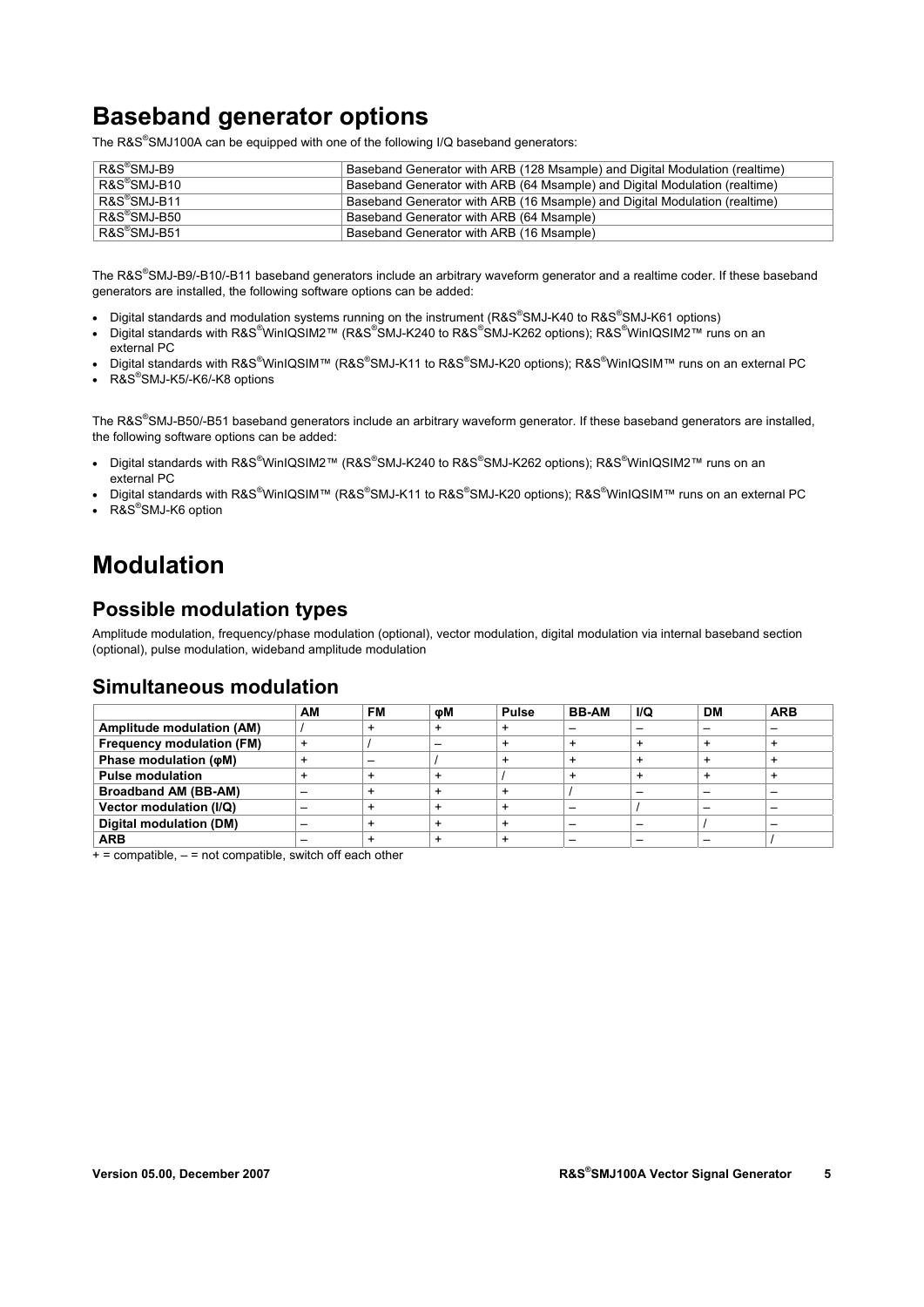# **RF characteristics**

#### **Frequency**

| Range                     | underrange                                                   | 100 kHz to <300 kHz      |
|---------------------------|--------------------------------------------------------------|--------------------------|
|                           | R&S®SMJ-B103                                                 | up to 3 GHz              |
|                           | R&S <sup>®</sup> SMJ-B106                                    | up to 6 GHz              |
| Resolution of setting     |                                                              | $0.01$ Hz                |
| Resolution of synthesis   | standard, fundamental frequency range                        | $5 \mu Hz$               |
|                           | 750 MHz to 1500 MHz                                          |                          |
| Setting time <sup>1</sup> | to within $<$ 1 $\times$ 10 <sup>-7</sup> for f > 200 MHz or |                          |
|                           | $<$ 124 Hz for f $<$ 200 MHz,                                |                          |
|                           | with GUI update stopped                                      |                          |
|                           | after IEC/IEEE bus delimiter                                 | $<$ 2 ms, typ. 1.5 ms    |
|                           | in ALC OFF MODE S&H                                          | $<$ 4 ms, typ. 2.5 ms    |
|                           | after trigger pulse in List mode                             | $<$ 450 µs, typ. 300 µs  |
| Phase offset              |                                                              | adjustable in 0.1° steps |

#### **Frequency sweep**

| Operating modes | digital sweep in discrete steps | automatic, step, single,<br>external single, external step,<br>manual or external trigger,<br>linear or logarithmic spacing |
|-----------------|---------------------------------|-----------------------------------------------------------------------------------------------------------------------------|
| Sweep range     |                                 | full frequency range                                                                                                        |
| Step width      | linear                          | full frequency range                                                                                                        |
|                 | logarithmic                     | 0.01 % to 100 % per step                                                                                                    |

## **Reference frequency**

| Aging                                | after 30 days of uninterrupted operation | $\sqrt{1 \times 10^{-9}}$ /day, <1 × 10 <sup>-7</sup> /year |
|--------------------------------------|------------------------------------------|-------------------------------------------------------------|
| Temperature effect                   | in operating temperature range           | $\pm 6 \times 10^{-8}$                                      |
| Warm-up time                         | to nominal thermostat temperature        | $\leq 10$ min                                               |
| Output for internal reference signal | frequency (approx. sinewave)             | 10 MHz or external input frequency                          |
|                                      | level                                    | typ. 5 dBm                                                  |
|                                      | source impedance                         | 50 $\Omega$                                                 |
| Input for external reference         | frequency                                | 5 MHz, 10 MHz or 13 MHz                                     |
|                                      | maximum deviation                        | $3 \times 10^{-6}$                                          |
|                                      | input level, limits                      | $\geq -6$ dBm, $\leq$ 19 dBm                                |
|                                      | recommended                              | 0 dBm to 19 dBm                                             |
|                                      | input impedance                          | 50 $\Omega$                                                 |
| Electronic tuning from input         | sensitivity                              | typ. $1 \times 10^{-8}$ / to $3 \times 10^{-8}$ / V         |
| AUX I/O                              | input voltage                            | $-10$ V to $+10$ V                                          |
|                                      | input impedance                          | 10 k $\Omega$                                               |

 1 Installation of software that is not authorized by Rohde & Schwarz for use on the R&S® SMJ100A or installation of antivirus software can deteriorate the setting time performance.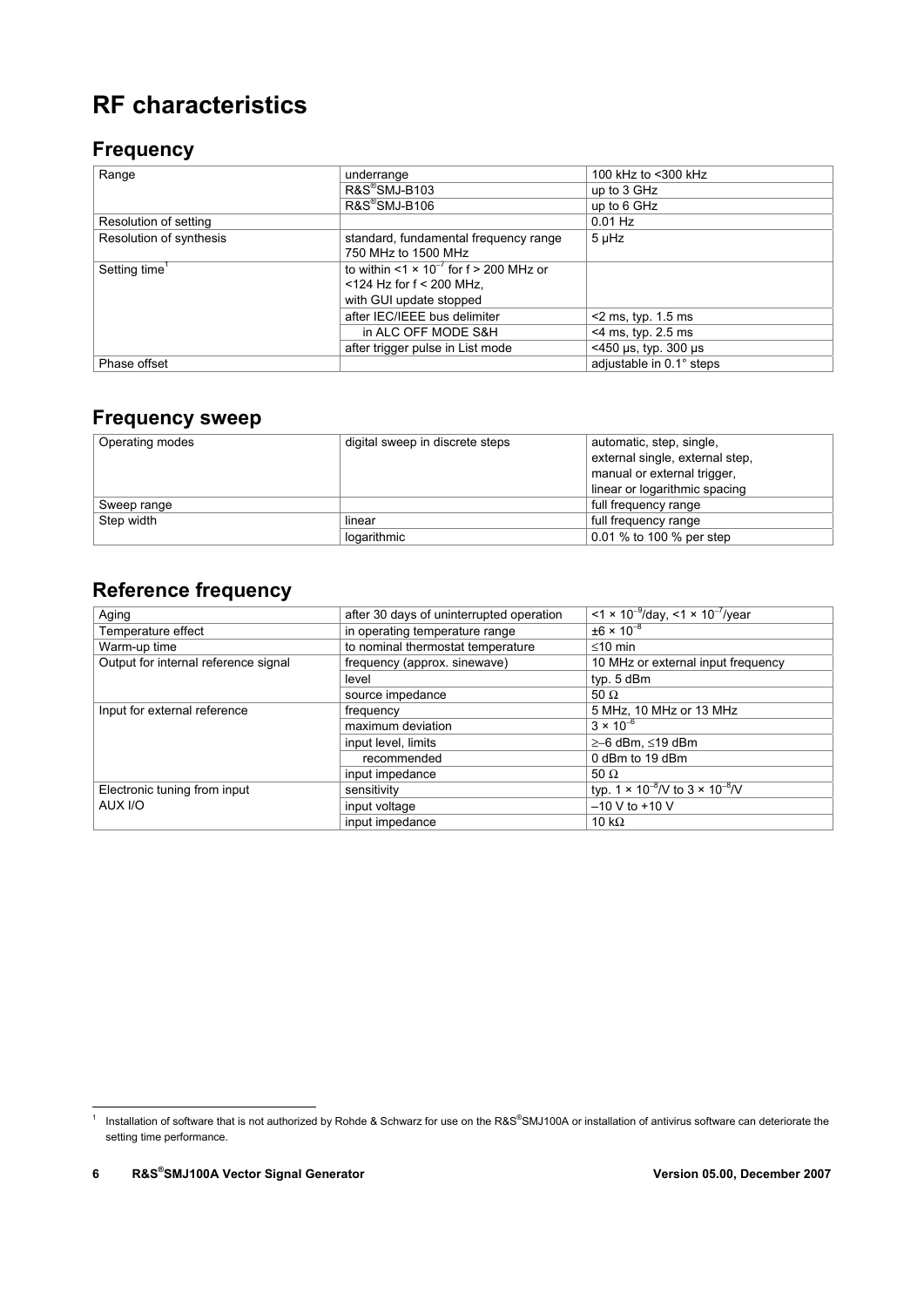#### **Level**

| Setting range                            |                                          | $-145$ dBm to $+20$ dBm |
|------------------------------------------|------------------------------------------|-------------------------|
| Maximum level                            | $f \leq 3$ GHz                           | +13 dBm $(PEP)^2$       |
|                                          | $f > 3$ GHz                              | $+11$ dBm (PEP)         |
| Resolution                               |                                          | $0.01$ dB               |
| Level uncertainty                        | for levels >-120 dBm, attenuator mode    |                         |
|                                          | Auto, temperature range +18 °C to +28 °C |                         |
|                                          | 1 MHz $\leq$ f $\leq$ 3 GHz              | < 0.5 dB                |
|                                          | $f > 3$ GHz                              | $< 0.9$ dB              |
| Additional uncertainty with              | This function is needed only in some     | $< 0.2$ dB              |
| ALC OFF, S&H                             | special applications.                    |                         |
| Output impedance                         | ALC state ON                             |                         |
| VSWR in 50 $\Omega$ system               | $f \leq 3$ GHz                           | $<$ 1.6, typ. $<$ 1.4   |
|                                          | $f > 3$ GHz                              | $<$ 1.85, typ. $<$ 1.6  |
| Setting time <sup>3</sup>                | after IEC/IEEE bus delimiter,            |                         |
|                                          | to <0.1 dB deviation from final value.   |                         |
|                                          | with GUI update stopped,                 |                         |
|                                          | temperature range $+18$ °C to $+28$ °C   |                         |
|                                          | ALC state ON                             | $<$ 2 ms, typ. 1.5 ms   |
|                                          | ALC state OFF                            | $<$ 4 ms, typ. 2.5 ms   |
|                                          | in List mode after trigger impulse to    | $<$ 450 µs, typ. 300 µs |
|                                          | <0.3 dB deviation from final value       |                         |
| Uninterrupted level setting              | with attenuator mode fixed, ALC state ON |                         |
|                                          | setting range                            | $>20$ dB                |
| Back-feed (from $\geq 50 \Omega$ source) | maximum permissible RF power in output   |                         |
|                                          | frequency range for $f > 1$ MHz          |                         |
|                                          | 1 MHz $\leq$ f $\leq$ 3 GHz              | 50 W                    |
|                                          | $f > 3$ GHz                              | 10 W                    |
|                                          | maximum permissible DC voltage           | 50 V                    |

ender —<br><sup>2</sup> PEP = peak envelope power.

 $3$  Installation of software that is not authorized by Rohde & Schwarz for use on the R&S®SMJ100A or installation of antivirus software can deteriorate the setting time performance.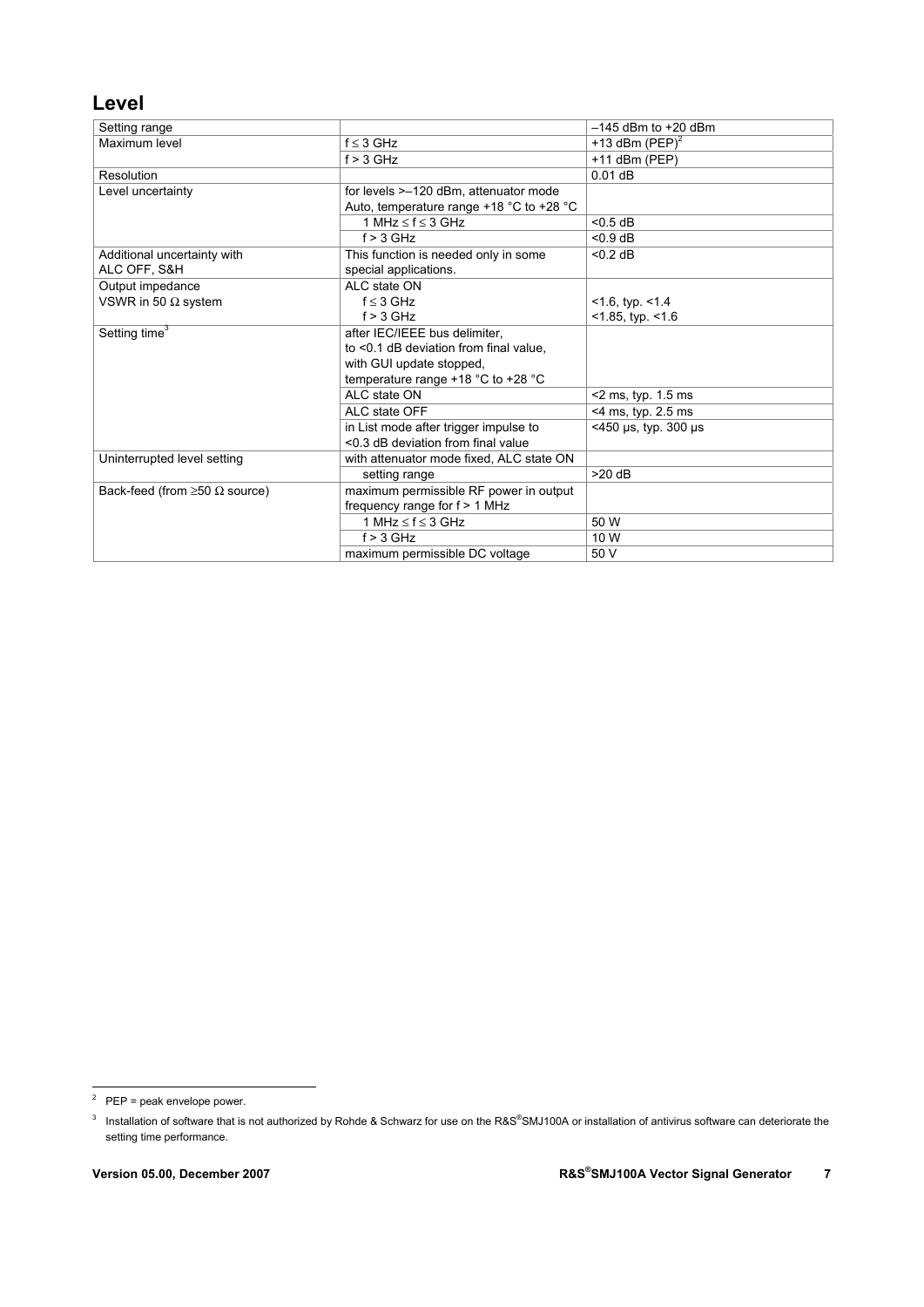#### **Measured level data**

Frequency response at Level = 5.00 dBm :



*Measured level versus frequency* 



*Level repeatability with random settings between measurements (upper diagram) The lower diagram shows the temperature inside the instrument during the measurement*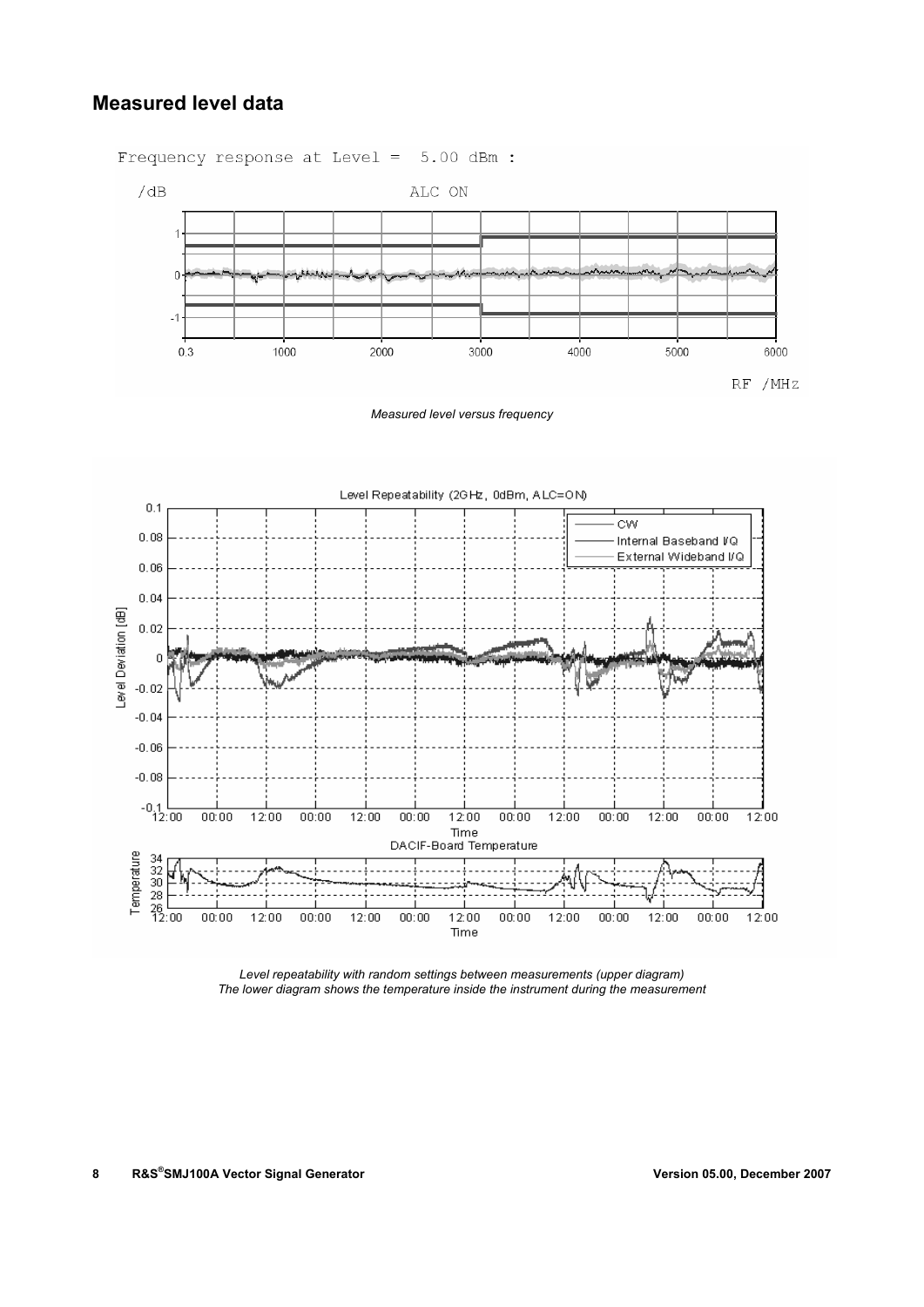## **Level sweep**

| Operating modes | digital sweep in discrete steps | automatic, single, step,        |
|-----------------|---------------------------------|---------------------------------|
|                 |                                 | external single, external step, |
|                 |                                 | manual, or external trigger     |
| Sweep range     |                                 | full level range                |
| Step width      | logarithmic                     | 0.1 dB to 20 dB per step        |
| Dwell time      | range                           | 10 ms to 10 s                   |
|                 | resolution                      | $0.1$ ms                        |

# **Spectral purity**

| Harmonics                             | unmodulated                                |                               |
|---------------------------------------|--------------------------------------------|-------------------------------|
|                                       | level <8 dBm                               | $<-30$ dBc                    |
|                                       | level <13 dBm                              | typ. $\leq -30$ dBc           |
| Nonharmonics                          | level >-50 dBm, CW,                        |                               |
|                                       | vector modulation (full-scale DC input),   |                               |
|                                       | >10 kHz offset from carrier and            |                               |
|                                       | outside the modulation spectrum            |                               |
|                                       | 0.3 MHz $\leq$ f $\leq$ 200 MHz            | $<-77$ dBc                    |
|                                       | 200 MHz < $f \le 1500$ MHz                 | $<-80$ dBc                    |
|                                       | 1500 MHz < $f \le 3000$ MHz                | $<-74$ dBc                    |
|                                       | f > 3000 MHz                               | $<-68$ dBc                    |
|                                       | 850 kHz offset from carrier and            |                               |
|                                       | outside the modulation spectrum            |                               |
|                                       | 0.3 MHz $\leq$ f $\leq$ 200 MHz            | $<-77$ dBc                    |
|                                       | 200 MHz < $f \le 1500$ MHz                 | $<-86$ dBc                    |
|                                       | 1500 MHz < $f \le 3000$ MHz                | $<-80$ dBc                    |
|                                       | f > 3000 MHz                               | $<-74$ dBc                    |
| Power supply and mechanically related | at $RF = 1$ GHz,                           | $<-70$ dBc                    |
| nonharmonics                          | 50 Hz to 10 kHz from carrier               |                               |
| Subharmonics                          | 1500 MHz < $f \le 3000$ MHz                | $<-74$ dBc                    |
|                                       | 3000 MHz < $f \le 6000$ MHz                | $<-50$ dBc                    |
| Wideband noise                        | carrier offset >10 MHz.                    |                               |
|                                       | measurement bandwidth 1 Hz, CW             |                               |
|                                       | 20 MHz $\leq$ f $\leq$ 200 MHz             | <-146 dBc (typ. -149 dBc)     |
|                                       | 200 MHz < $f \le 1500$ MHz                 | <-150 dBc (typ. -153 dBc)     |
|                                       | 1.5 GHz < $f \le 3$ GHz                    | $<-148$ dBc (typ. $-151$ dBc) |
|                                       | $f > 3$ GHz                                | <-146 dBc (typ. -149 dBc)     |
|                                       | vector modulation with full-scale DC input |                               |
|                                       | 20 MHz ≤ f ≤ 200 MHz                       | <-140 dBc (typ. -143 dBc)     |
|                                       | 200 MHz < $f \le 1500$ MHz                 | <-143 dBc (typ. -146 dBc)     |
|                                       | 1.5 GHz < $f \le 3$ GHz                    | $<-142$ dBc (typ. $-145$ dBc) |
|                                       | $f > 3$ GHz                                | $<-140$ dBc (typ. $-143$ dBc) |
| SSB phase noise                       | carrier offset 20 kHz, measurement         |                               |
|                                       | bandwidth 1 Hz, unmodulated                |                               |
|                                       | 20 MHz $\leq$ f $\leq$ 200 MHz             | <-126 dBc (typ. -130 dBc)     |
|                                       | $f = 1$ GHz                                | <-129 dBc (typ. -133 dBc)     |
|                                       | $f = 2$ GHz                                | <-123 dBc (typ. -127 dBc)     |
|                                       | $f = 3$ GHz                                | $<-119$ dBc (typ. $-123$ dBc) |
|                                       | $f = 4$ GHz                                | $<-117$ dBc (typ. $-121$ dBc) |
|                                       | $f = 6$ GHz                                | <-113 dBc (typ. -117 dBc)     |
| <b>Residual FM</b>                    | rms value at $f = 1$ GHz                   |                               |
|                                       | 300 Hz to 3 kHz                            | $<$ 1 $Hz$                    |
|                                       | 20 Hz to 23 kHz                            | $<$ 4 Hz                      |
| Residual AM                           | rms value 20 Hz to 23 kHz                  | $< 0.02 \%$                   |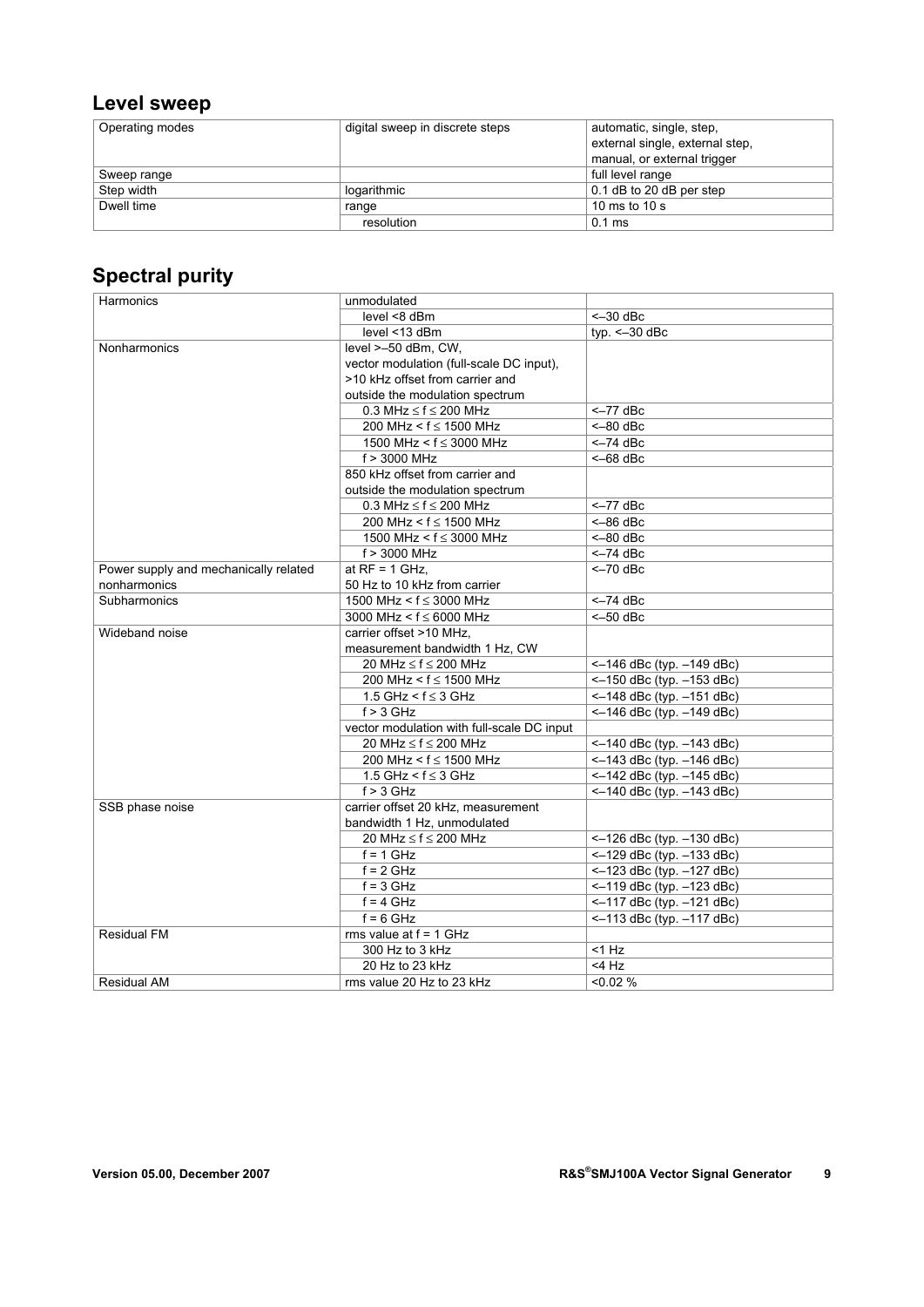$-40$  $-50$  $-60$ Ñ  $-70$ bandwidth)  $-80$  $5.7$  GHz ħ T٢  $2.1$  GHz T۳ W. วีธิชาฟ+ 100 MH<sub>2</sub> N Ш ₩ Ш  $-140$  $\frac{1}{2}$  $-150$ Ш  $-160$  $1.0E + 02$  $1.0E + 00$  $1.0E + 01$  $1.0E + 03$  $1.0E + 04$  $1.0E + 05$  $1.0E + 06$  $1.0E + 07$ Offset frequency / Hz

#### Measured SSB phase noise, unmodulated (typical values)

Measured SSB phase noise, I/Q modulated (typical values)



#### **List mode**

| Frequency and level values can be stored in a list and set in an extremely short amount of time. |                        |                                    |  |
|--------------------------------------------------------------------------------------------------|------------------------|------------------------------------|--|
| Operating modes                                                                                  |                        | automatic, single sweep, manual or |  |
|                                                                                                  |                        | external trigger                   |  |
| Maximum number of channels                                                                       |                        | 10000                              |  |
| Dwell time                                                                                       |                        | 1 ms to 1 s                        |  |
| Resolution                                                                                       |                        | $0.1 \text{ ms}$                   |  |
| Setting time                                                                                     | after external trigger | see frequency and level data       |  |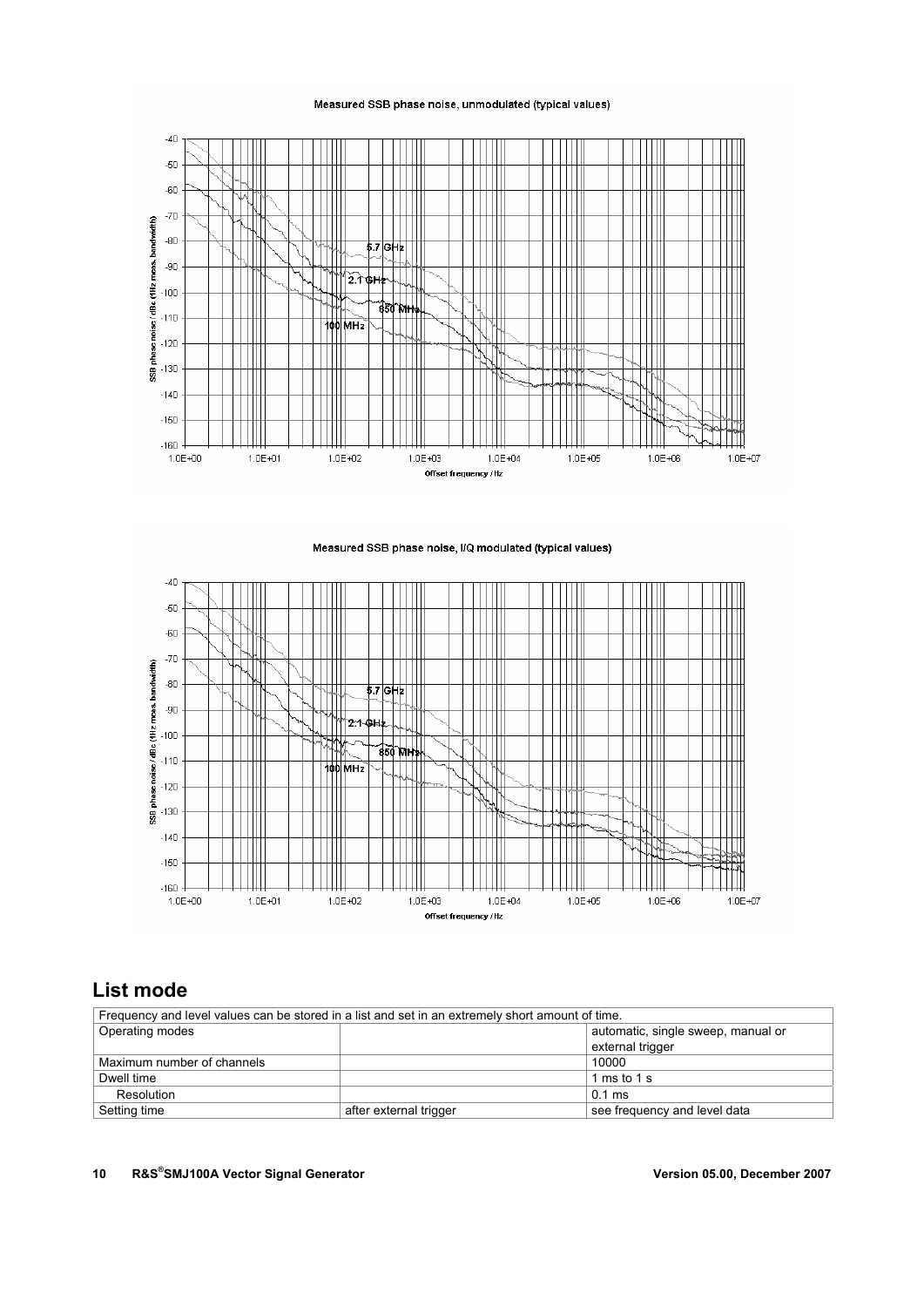# **Analog modulation**

# **Internal modulation generator**

| Frequency range        |                                                                             | $0.1$ Hz to 1 MHz                         |
|------------------------|-----------------------------------------------------------------------------|-------------------------------------------|
| Resolution of setting  |                                                                             | $0.1$ Hz                                  |
| Frequency uncertainty  |                                                                             | $< 0.012$ Hz +                            |
|                        |                                                                             | relative deviation of reference frequency |
| Frequency response     | up to 100 kHz                                                               | $< 0.1$ dB                                |
|                        | up to 1 MHz                                                                 | $<$ 1 dB                                  |
| <b>Distortion</b>      | up to 100 kHz at R <sub>L</sub> >200 $\Omega$ , level (V <sub>p</sub> ) 1 V | $< 0.1 \%$                                |
| Output voltage         | $V_p$ at LF connector, R <sub>1</sub> >200 $\Omega$                         | 1 mV to 3 V                               |
|                        | resolution                                                                  | $1 \text{ mV}$                            |
|                        | setting uncertainty at 1 kHz                                                | $\le$ (1 % of reading + 1 mV)             |
| Output impedance       |                                                                             | 16 $\Omega$                               |
| Frequency setting time | to within <1 $\times$ 10 <sup>-7</sup> , with GUI update                    | $<$ 3 ms                                  |
|                        | stopped, after IEC/IEEE bus delimiter                                       |                                           |
| Sweep                  | digital sweep in discrete steps                                             |                                           |
|                        | operating modes                                                             | automatic, step, single,                  |
|                        |                                                                             | external single, external step,           |
|                        |                                                                             | manual or external trigger,               |
|                        |                                                                             | linear or logarithmic spacing             |
|                        | sweep range                                                                 | full frequency range                      |
|                        | linear step width                                                           | full frequency range                      |
|                        | logarithmic step width                                                      | 0.01 % to 100 % per step                  |

## **Input for external modulation signals**

| Modulation input<br>EXT MOD | input impedance                                                         | high (>100 kΩ), switchable to 50 $\Omega$<br>with R&S®SMJ-B20 option |
|-----------------------------|-------------------------------------------------------------------------|----------------------------------------------------------------------|
|                             | input sensitivity (peak value for set<br>modulation depth or deviation) |                                                                      |
|                             | absolute maximum rating                                                 | 10V                                                                  |

## **Amplitude modulation**

| Operating modes               |                                                                         | internal, external AC/DC     |
|-------------------------------|-------------------------------------------------------------------------|------------------------------|
| Modulation depth              | At high levels, modulation is clipped if the<br>maximum PEP is reached. | 0 % to 100 %                 |
| Resolution                    |                                                                         | 0.1%                         |
| Setting uncertainty           | attenuator mode Auto.<br>$f_{\text{mod}}$ = 1 kHz and m <80 %           | $\le$ (1 % of reading + 1 %) |
| AM distortion                 | PEP in specified range, attenuator mode<br>Auto                         |                              |
|                               | $f \leq 3$ GHz, at $f_{mod} = 1$ kHz                                    |                              |
|                               | $m = 30 \%$                                                             | $< 0.5 \%$                   |
|                               | $m = 80 \%$                                                             | $< 0.8 \%$                   |
|                               | f > 3 GHz, at $f_{mod}$ = 1 kHz                                         |                              |
|                               | $m = 30 %$                                                              | $< 1 \%$                     |
|                               | $m = 80 \%$                                                             | < 1.6 %                      |
| Modulation frequency range    |                                                                         | DC, 20 Hz to 500 kHz         |
| Modulation frequency response | AC mode, 20 Hz to 500 kHz                                               | $<$ 1 dB                     |
| Incidental oM at AM           | $m = 30$ %, $f_{mod} = 1$ kHz, peak value                               | $0.1$ rad                    |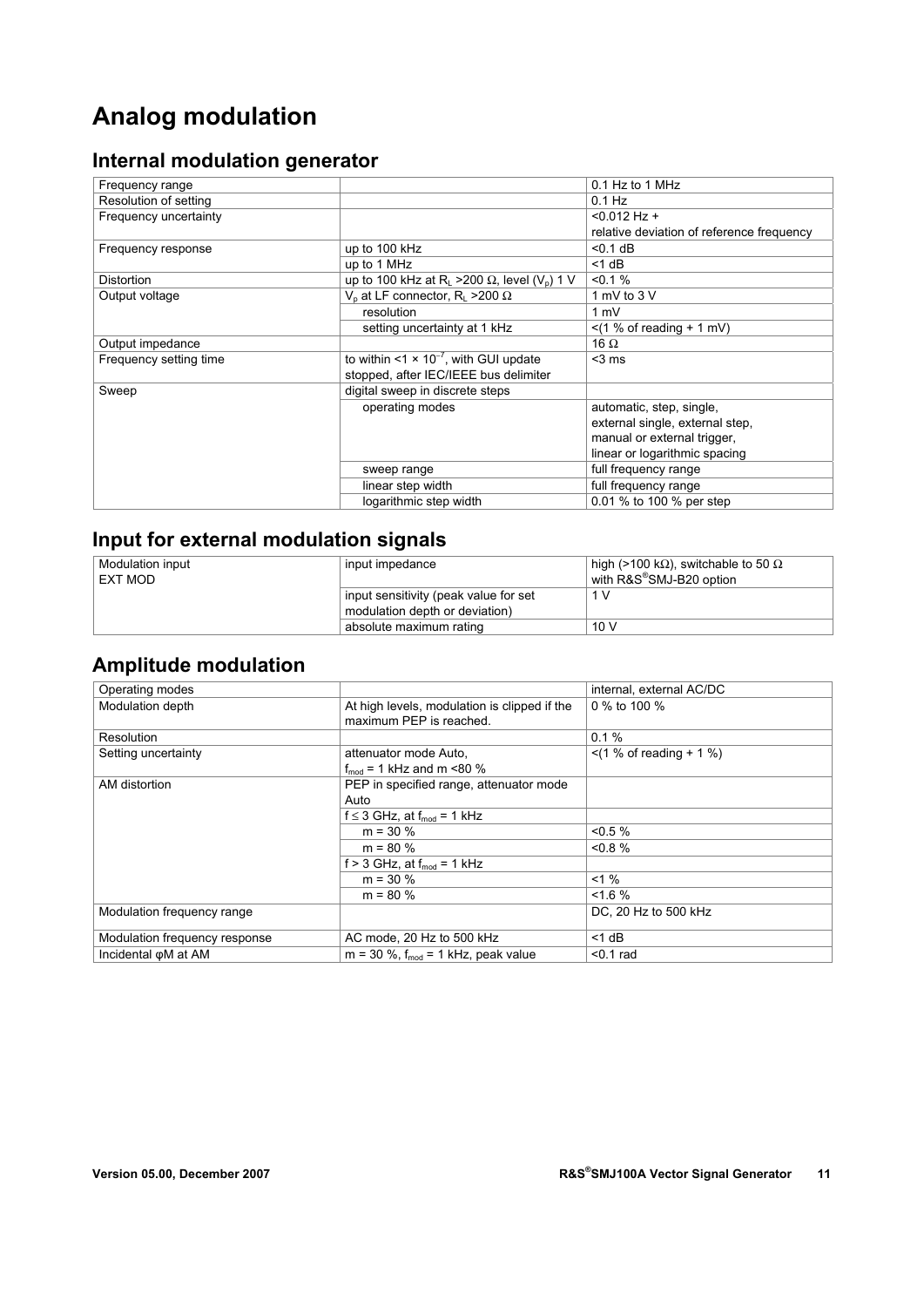#### **Wideband amplitude modulation**

| Operating modes               | modulation input I         | external DC |
|-------------------------------|----------------------------|-------------|
| Modulation frequency response | as with I/Q modulation $-$ |             |
|                               | external wideband I/Q      |             |
| Input impedance               |                            | 50 $\Omega$ |
| Input sensitivity             | peak voltage for 100 % AM  | 0.25V       |

#### **Pulse modulation**

| Operating modes            |                                 | external,                         |
|----------------------------|---------------------------------|-----------------------------------|
|                            |                                 | internal (duty cycle approx. 1:1) |
| ON/OFF ratio               |                                 | $>70$ dB                          |
| Rise/fall time             | 10 %/90 % of RF amplitude       | typ. $1 \mu s$                    |
| Pulse repetition frequency |                                 | $0$ Hz to 100 kHz                 |
| Video crosstalk            | spectral line of fundamental of | $<-30$ dBc                        |
|                            | 100 kHz squarewave modulation   |                                   |
| Modulation input           | input level                     | rising 1.7 V, falling typ. 1.1 V  |
| EXT MOD A/B                | input impedance                 | $>10 k\Omega$                     |
|                            | polarity                        | selectable                        |

# **Frequency modulation (R&S®SMJ-B20 option)**

| Operating modes                |                                                  | internal, external, internal + external, |
|--------------------------------|--------------------------------------------------|------------------------------------------|
|                                |                                                  | AC/DC                                    |
| FM/oM range multiplier         | $0.3$ MHz $\leq$ f $\leq$ 200 MHz                | $rm = 1$                                 |
|                                | 200 MHz < $f \leq 375$ MHz                       | $rm = 0.25$                              |
|                                | 375 MHz < $f \le 750$ MHz                        | $rm = 0.5$                               |
|                                | 750 MHz < f ≤ 1500 MHz                           | $rm = 1$                                 |
|                                | 1500 MHz < $f \le 3000$ MHz                      | $rm = 2$                                 |
|                                | f > 3000 MHz                                     | $rm = 4$                                 |
| Maximum deviation              |                                                  | $rm \times 10$ MHz                       |
| Resolution                     |                                                  | <200 ppm, min. $rm \times 0.1$ Hz        |
| Setting uncertainty            | $f_{\text{mod}}$ = 10 kHz,                       |                                          |
|                                | $deviation \leq half of maximum deviation$       |                                          |
|                                | internal                                         | $<$ (1.5 % of reading + 20 Hz)           |
|                                | external                                         | $<$ (2.0 % of reading + 20 Hz)           |
| FM distortion                  | $f_{mod}$ = 10 kHz and 1 MHz deviation           | $< 0.1 \%$                               |
| Modulation frequency response  | 10 Hz to 100 kHz                                 | $<$ 0.5 dB                               |
|                                | 10 Hz to 10 MHz                                  | $<$ 3 dB                                 |
| Synchronous AM                 | 40 kHz deviation, $f_{mod} = 1$ kHz, $f > 5$ MHz | $< 0.1 \%$                               |
|                                | $f > 3$ GHz                                      | $0.2\%$                                  |
| Carrier frequency offset at FM |                                                  | <0.2 % of set deviation                  |

# **Phase modulation (R&S®SMJ-B20 option)**

| Operating mode                |                                                      | internal, external, internal + external, |
|-------------------------------|------------------------------------------------------|------------------------------------------|
|                               |                                                      | AC/DC, High Bandwidth, High Deviation    |
| Maximum deviation             | High Deviation oM mode                               | $rm \times 20.0$ rad                     |
|                               | High Bandwidth oM mode                               | $rm \times 1.0$ rad                      |
| Resolution                    | High Deviation oM mode                               | $\leq$ 200 ppm, min. rm $\times$ 20 µrad |
|                               | High Bandwidth oM mode                               | $<$ 0.1 %, min. rm $\times$ 20 µrad      |
| Setting uncertainty           | $f_{mod}$ = 10 kHz,                                  |                                          |
|                               | $deviation \leq half of maximum deviation$           |                                          |
|                               | internal                                             | $<$ (1.5 % of reading + 0.01 rad)        |
|                               | external                                             | $<$ (2.0 % of reading + 0.01 rad)        |
| φM distortion                 | $f_{\text{mod}}$ = 10 kHz, half of maximum deviation | $<$ 0.2 %, typ. 0.1 %                    |
| Modulation frequency response | High Deviation, 10 Hz to 500 kHz                     | $<$ 1 dB                                 |
|                               | High Bandwidth, 10 Hz to 10 MHz                      | $<$ 3 dB                                 |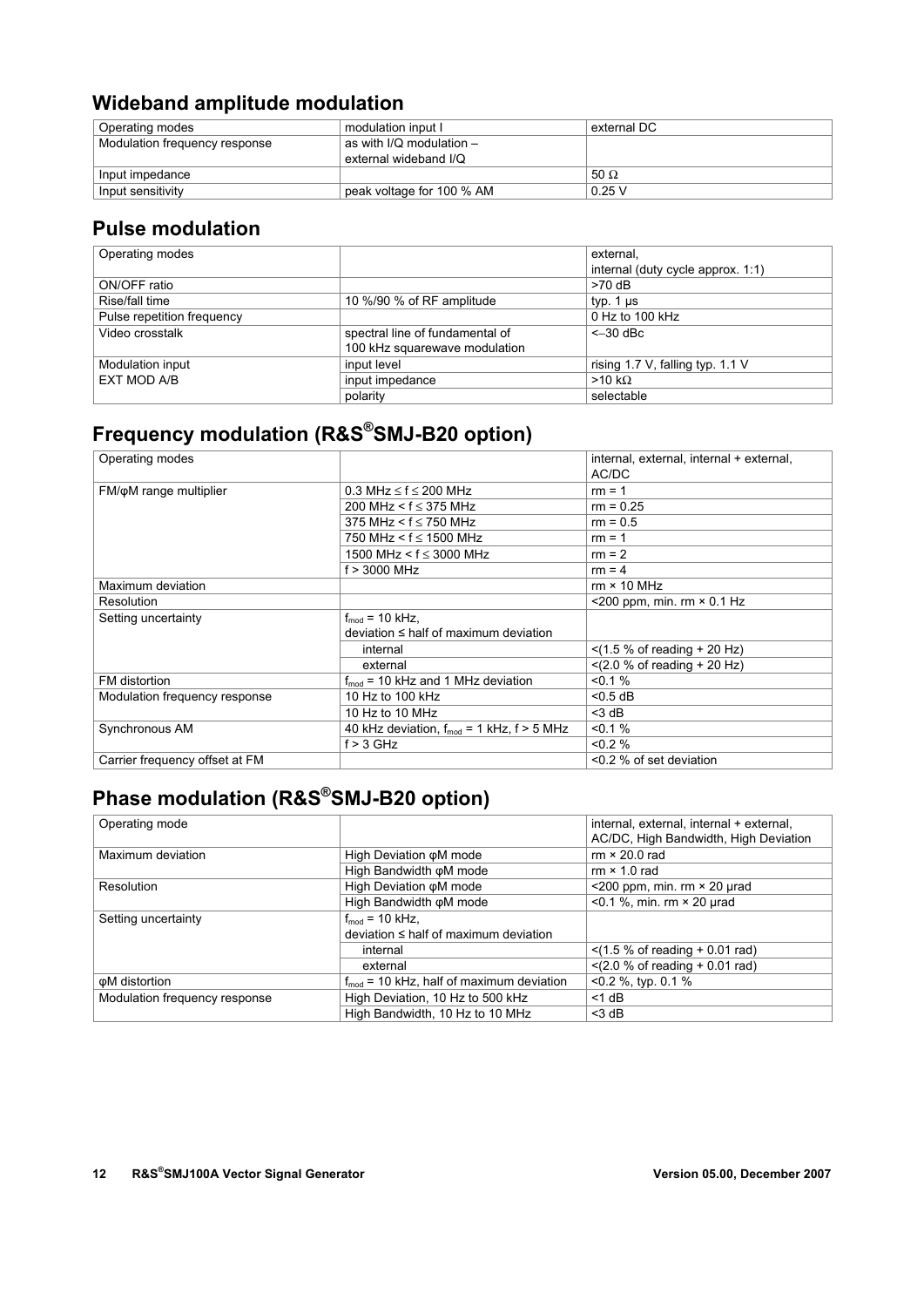# **I/Q modulation**

### **I/Q modulator**

| Operating modes |                       | external wideband I/Q.         |
|-----------------|-----------------------|--------------------------------|
|                 |                       | internal baseband I/Q          |
| I/Q impairments | l offset, Q offset    |                                |
|                 | setting range         | $-10\%$ to +10 %               |
|                 | resolution            | 0.01%                          |
|                 | gain imbalance        |                                |
|                 | setting range         | $-1.0$ dB to $+1.0$ dB         |
|                 | resolution            | $0.001$ dB                     |
|                 | quadrature offset     |                                |
|                 | setting range         | $-10^{\circ}$ to $+10^{\circ}$ |
|                 | resolution            | $0.01^\circ$                   |
| $I/Q$ swap      | and Q signals swapped | ON/OFF                         |

### **External wideband I/Q**

| I/Q inputs                 | input impedance                                                       | 50 $\Omega$                      |
|----------------------------|-----------------------------------------------------------------------|----------------------------------|
|                            | VSWR up to 50 MHz                                                     | 1.2                              |
|                            | input voltage for full-scale input                                    | $\sqrt{v_i^2 + v_a^2}$ = 0.5 V   |
|                            | minimum input voltage for ALC state ON                                | 0.1V                             |
| Modulation frequency range | I/Q wideband ON                                                       | 100 MHz                          |
| Carrier leakage            | without input signal, referenced to full-<br>scale input <sup>4</sup> | $<-55$ dBc, typ. $<-65$ dBc      |
| Error vector               | measured with 16QAM, root cosine filter,                              |                                  |
|                            | $\alpha$ = 0.5, symbol rate 10 kHz                                    |                                  |
|                            | rms value                                                             |                                  |
|                            | $f \leq 200$ MHz                                                      | $< 0.3 \%$                       |
|                            | $f > 200$ MHz                                                         | $< (0.2 % + 0.1 % \times f/GHz)$ |
|                            | peak value                                                            |                                  |
|                            | $f \leq 200$ MHz                                                      | &0.6%                            |
|                            | $f > 200$ MHz                                                         | $< (0.4 % + 0.2 % \times f/GHz)$ |



*Measured frequency response of external wideband I/Q modulation* 

 4 Value applies after 1 hour warm-up and recalibration for 4 hours of operation and temperature variations of less than +5 °C.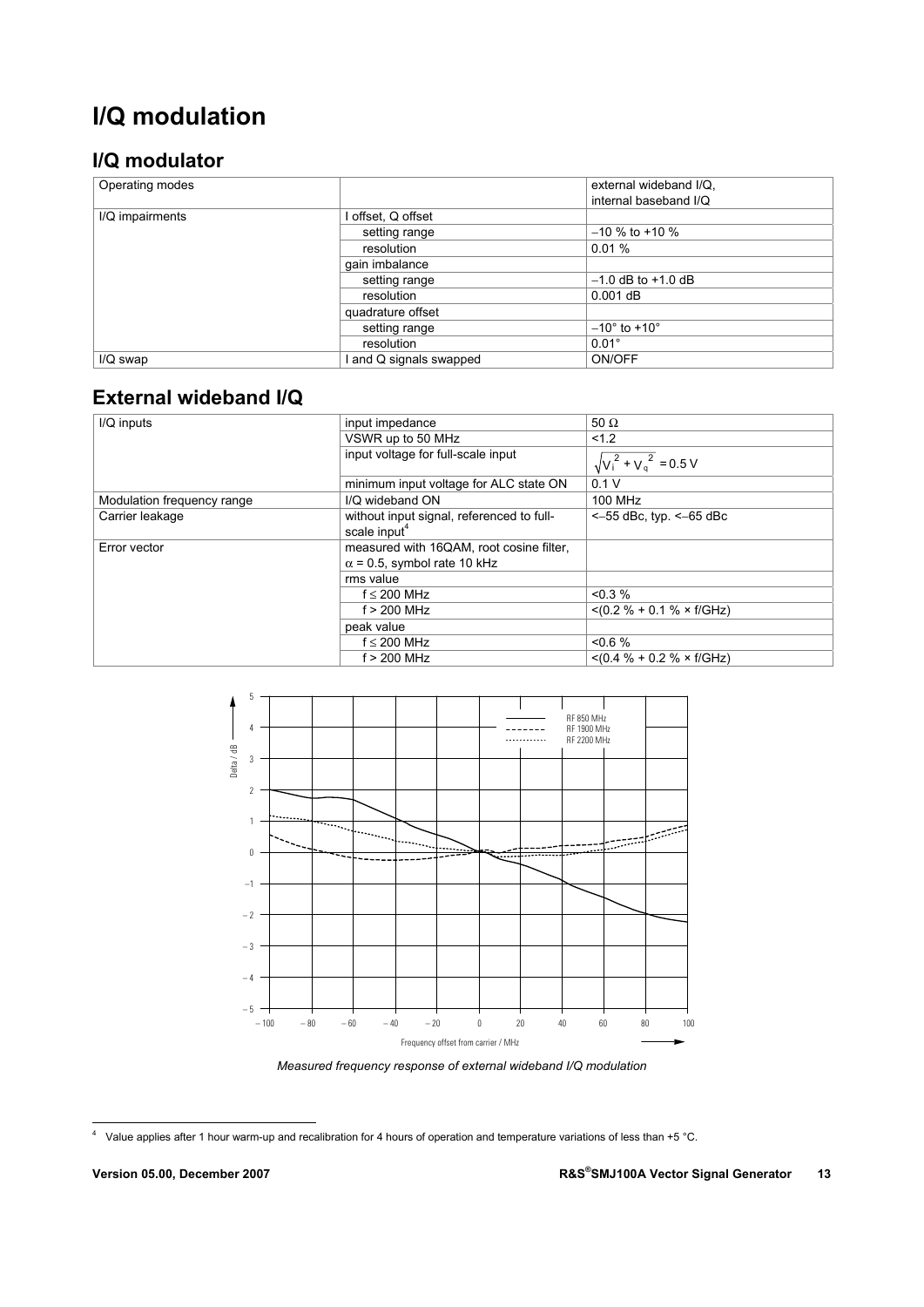# **Internal baseband I/Q (with R&S®SMJ-B13 option)**

The R&S®SMJ-B13 converts the internal digital baseband signals of the R&S®SMJ-B9/-B10/-B11/-B50/-B51 into analog signals for driving the I/Q modulator. It also generates the analog I/Q output signals.

| D/A converter                                   | data rate                                                | <b>100 MHz</b>                              |
|-------------------------------------------------|----------------------------------------------------------|---------------------------------------------|
|                                                 | resolution                                               | 16 bit                                      |
|                                                 | sampling rate                                            | 400 MHz (internal interpolation $\times$ 4) |
| Aliasing filter                                 | with amplitude, group delay and                          |                                             |
|                                                 | Si correction                                            |                                             |
|                                                 | bandwidth, roll-off to -0.1 dB                           | 40 MHz                                      |
|                                                 | D/A converter interpolation spectra                      |                                             |
|                                                 | up to 10 MHz                                             | $<-80$ dBc                                  |
|                                                 | up to 40 MHz                                             | $<-73$ dBc                                  |
| I/Q impairment                                  | carrier leakage                                          |                                             |
|                                                 | setting range                                            | $-10$ % to +10 %                            |
|                                                 | resolution                                               | 0.01%                                       |
|                                                 | $I \neq Q$ (imbalance)                                   |                                             |
|                                                 | setting range                                            | $-1$ dB to $+1$ dB                          |
|                                                 | resolution                                               | $0.001$ dB                                  |
|                                                 | quadrature offset                                        |                                             |
|                                                 |                                                          | $-10^{\circ}$ to $+10^{\circ}$              |
|                                                 | setting range                                            | $0.01^\circ$                                |
|                                                 | resolution                                               |                                             |
| RF frequency response for entire                | I/Q wideband ON, optimize internal I/Q                   |                                             |
| instrument in modulation bandwidth              | impairments for RF output ON                             |                                             |
|                                                 | up to 10 MHz                                             | <1.5 dB, typ 0.7 dB                         |
|                                                 | up to 40 MHz                                             | <4.5 dB, typ. 2.0 dB                        |
| Suppression of image sideband for entire        | up to 10 MHz                                             | $\overline{\phantom{1}}$ >44 dB, typ. 50 dB |
| instrument in modulation bandwidth <sup>5</sup> | up to 40 MHz                                             | >34 dB, typ. 44 dB                          |
| Carrier leakage <sup>5</sup>                    | referenced to full-scale input                           | $<-55$ dBc, typ. $<-65$ dBc                 |
| Additional level uncertainty referenced to      | measured at 0 dBm with 16QAM, root                       | $<$ 0.2 dB                                  |
| <b>CW</b>                                       | cosine filter, $\alpha$ = 0.5, symbol rate 10 kHz        |                                             |
| I/Q outputs                                     |                                                          |                                             |
| Output impedance                                |                                                          | $50\ \Omega$                                |
| Output voltage                                  | EMF (output voltage depends on set<br>modulation signal) | $1 V(V_p)$                                  |
| Offset                                          | <b>EMF</b>                                               | $<1$ mV                                     |
| Frequency response <sup>6</sup>                 | at R <sub>L</sub> = 50 $\Omega$                          |                                             |
|                                                 | magnitude                                                |                                             |
|                                                 | up to 10 MHz                                             | typ. 0.02 dB                                |
|                                                 | up to 40 MHz                                             | typ. 0.03 dB                                |
|                                                 | nonlinear phase                                          |                                             |
|                                                 | up to 10 MHz                                             | typ. 0.1°                                   |
|                                                 | up to 30 MHz                                             | typ. $0.2^\circ$                            |
| $I/Q$ balance $6$                               | at R <sub>L</sub> = 50 $\Omega$                          |                                             |
|                                                 | magnitude                                                |                                             |
|                                                 | up to 10 MHz                                             | typ. 0.01 dB                                |
|                                                 | up to 40 MHz                                             | typ. 0.02 dB                                |
|                                                 |                                                          |                                             |
|                                                 | nonlinear phase                                          |                                             |
|                                                 | up to 10 MHz                                             | typ. 0.1°                                   |
|                                                 | up to 30 MHz                                             | typ. 0.2°                                   |
| Spectral purity                                 | at R <sub>L</sub> = 50 $\Omega$                          |                                             |
|                                                 | SFDR (sine)                                              |                                             |
|                                                 | up to 2 MHz                                              | >70 dB                                      |
|                                                 | up to 20 MHz                                             | typ. 60 dB                                  |
|                                                 | phase noise                                              |                                             |
|                                                 | 10 MHz sinewave at 20 kHz offset                         | typ. $-150$ dBc                             |
|                                                 | wideband noise                                           |                                             |
|                                                 | 10 MHz sinewave at 1 MHz offset                          | typ. $-155$ dBc                             |

 5 Value applies after 1 hour warm-up time and recalibration for 4 hours of operation and temperature variations of less than +5 °C.

 $6$  Optimize internal I/Q impairments for RF output switched OFF.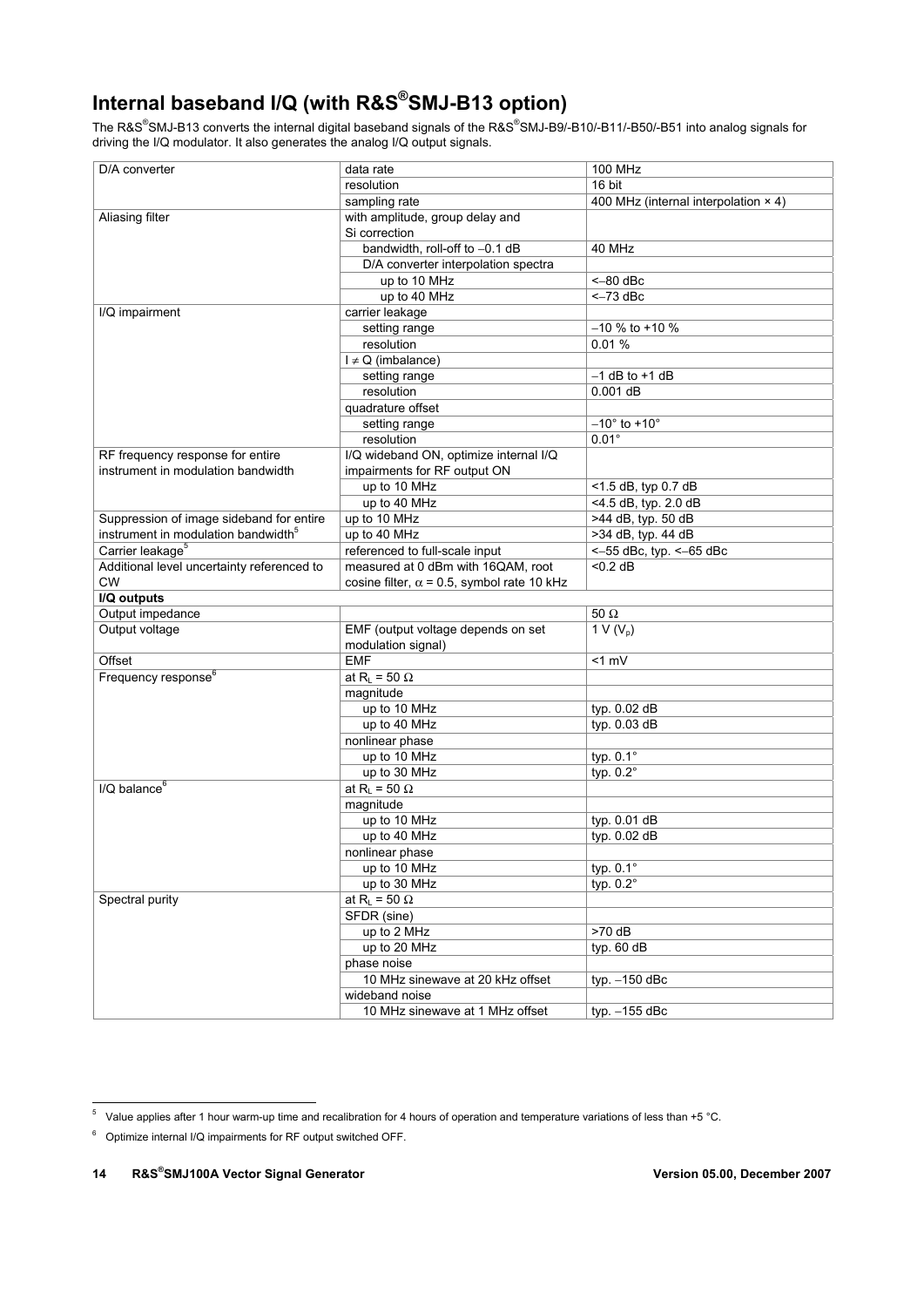

*Frequency response of I/Q outputs* 



*SFDR of I/Q outputs*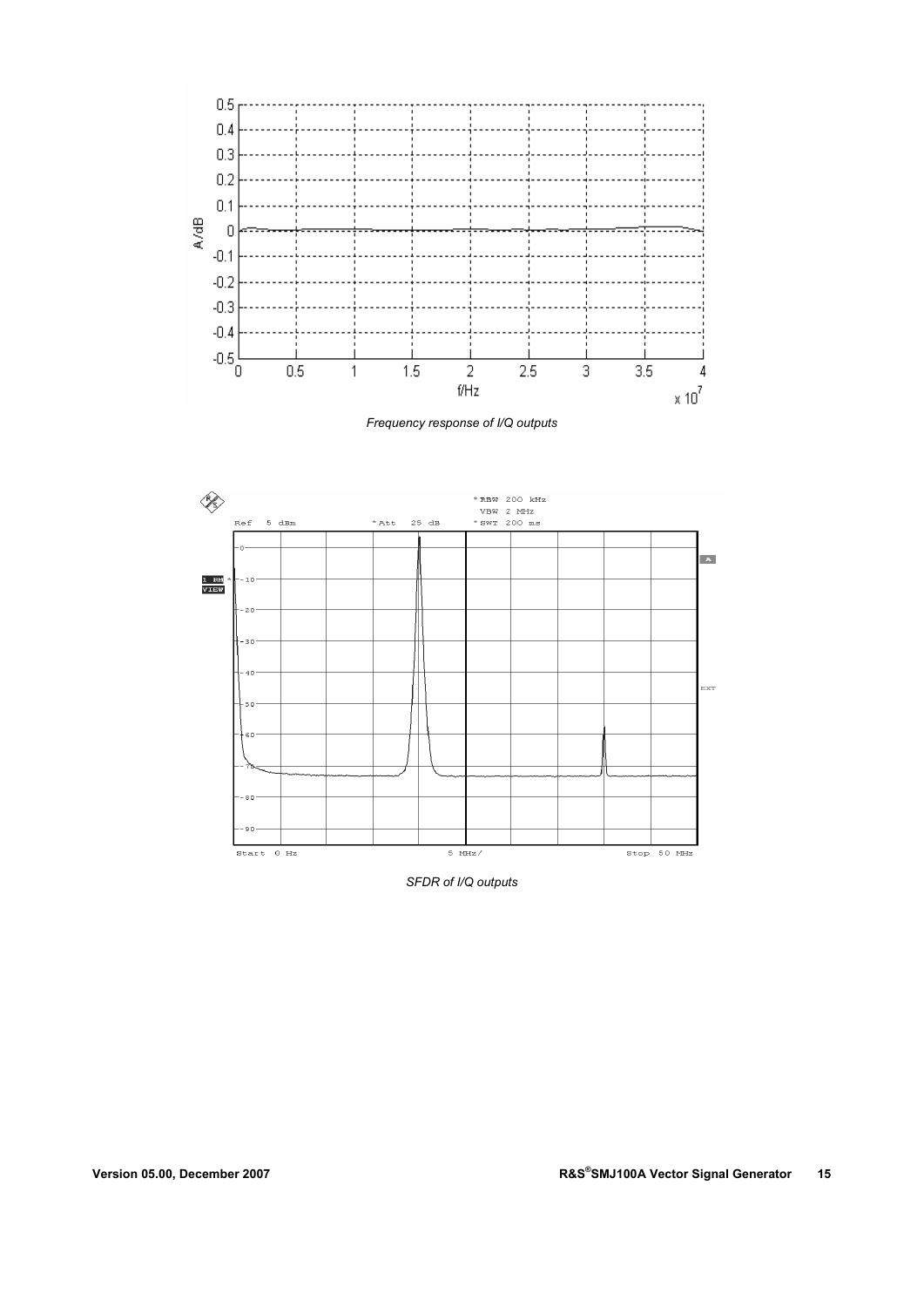# **Differential I/Q output (R&S®SMJ-B16 option)**

| Additional specifications for I/Q outputs with R&S®SMJ-B16 option |                                                                            |                                                         |
|-------------------------------------------------------------------|----------------------------------------------------------------------------|---------------------------------------------------------|
| Output impedance                                                  |                                                                            |                                                         |
| Single-ended                                                      |                                                                            | 50 $\Omega$                                             |
| <b>Differential</b>                                               |                                                                            | 100 $\Omega$                                            |
| Output voltage                                                    | output voltage depends on set modulation<br>signal                         |                                                         |
| Single-ended                                                      | <b>EMF</b>                                                                 | 0.02 V to 2 V $(V_n)$                                   |
| Resolution                                                        |                                                                            | 1 mV                                                    |
| <b>Differential</b>                                               | <b>EMF</b>                                                                 | 0.04 V to 4 V $(V_{pp})$                                |
| Resolution                                                        |                                                                            | 2 mV                                                    |
| Bias voltage (single-ended and differential)                      | <b>EMF</b>                                                                 | $-3.6$ V to $+3.6$ V                                    |
| Resolution                                                        |                                                                            | 2 mV                                                    |
| Uncertainty                                                       |                                                                            | $1% + 4mV$                                              |
| Offset voltage                                                    |                                                                            |                                                         |
| <b>Differential</b>                                               | <b>EMF</b>                                                                 | $-300$ mV to $+300$ mV                                  |
| Resolution                                                        |                                                                            | $0.2$ mV                                                |
| Uncertainty                                                       |                                                                            | $1\% + 0.1\% \times \text{bias voltage} + 1 \text{ mV}$ |
| Differential signal balance                                       | at R <sub>L</sub> = 50 $\Omega$ , output voltage > 0.5 V (V <sub>D</sub> ) |                                                         |
|                                                                   | magnitude                                                                  |                                                         |
|                                                                   | up to 10 MHz                                                               | $<$ 0.2 dB, typ. 0.05 dB                                |
|                                                                   | up to 40 MHz                                                               | typ $0.2$ dB                                            |
| Frequency response <sup>7</sup>                                   | at R <sub>L</sub> = 50 $\Omega$ , output voltage > 0.5 V (V <sub>n</sub> ) |                                                         |
|                                                                   | magnitude                                                                  |                                                         |
|                                                                   | up to 10 MHz                                                               | typ. 0.02 dB                                            |
|                                                                   | up to 40 MHz                                                               | typ. 0.03 dB                                            |
|                                                                   | nonlinear phase                                                            |                                                         |
|                                                                   | up to 10 MHz                                                               | typ. $0.1^\circ$                                        |
|                                                                   | up to 30 MHz                                                               | typ. $0.2^\circ$                                        |

 7 Optimize internal I/Q impairments for RF output switched OFF.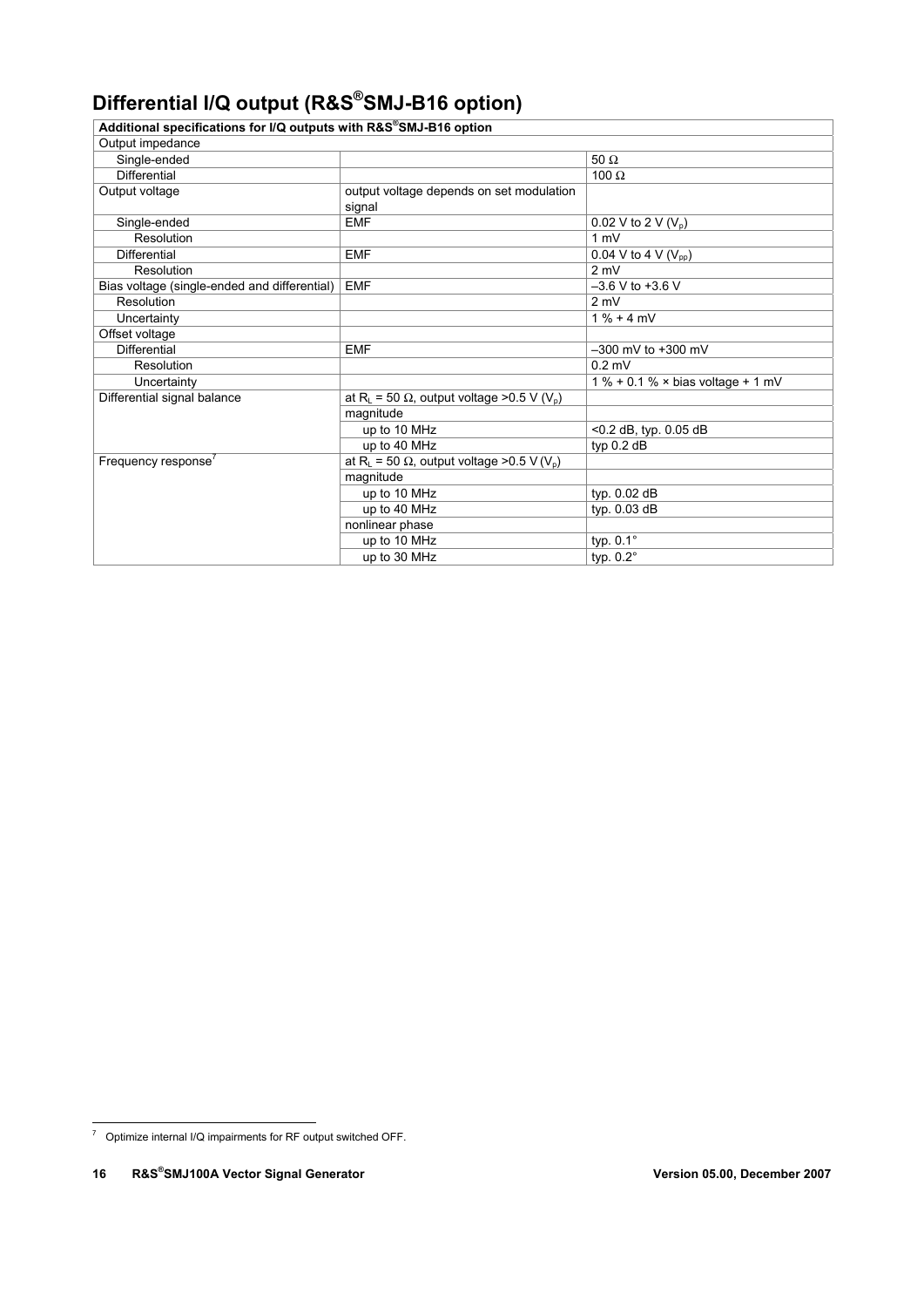# **Digital baseband output (R&S®SMJ-B18 option)**

The R&S®SMJ-B18 option makes digital I/Q signals available on the rear panel of the instrument. The digital I/Q output can be used for the lossless connection of the R&S®SMJ100A to the digital I/Q input of other Rohde & Schwarz instruments (e.g. R&S®AMU200A baseband signal generator and fading simulator).

| Interface       | standard                                                                      | in line with Rohde & Schwarz TVR290.                                                         |
|-----------------|-------------------------------------------------------------------------------|----------------------------------------------------------------------------------------------|
|                 |                                                                               | I/Q data and control signals, data and                                                       |
|                 |                                                                               | interface clock                                                                              |
|                 | level                                                                         | <b>LVDS</b>                                                                                  |
|                 | connector                                                                     | 26-pin MDR                                                                                   |
|                 | data rate                                                                     | 30 MHz to 100 MHz with 1 MHz resolution.                                                     |
|                 |                                                                               | 81.6 MHz                                                                                     |
| I/Q sample rate |                                                                               | With source 'user-defined', the sample rate must be entered via the parameter 'sample        |
|                 |                                                                               | rate', no I/Q data clock being necessary. With source 'digital I/Q out' or 'digital I/Q in', |
|                 | the sample rate will be estimated on the basis of the applied I/Q data clock. |                                                                                              |
|                 | source                                                                        | user-defined, digital I/Q out, digital I/Q in                                                |
|                 | sample rate                                                                   | 400 Hz to 100 MHz                                                                            |
|                 |                                                                               | max. sample rate limited by actual                                                           |
|                 |                                                                               | interface data rate                                                                          |
|                 | resolution (user-defined)                                                     | $0.001$ Hz                                                                                   |
|                 | frequency uncertainty (user-defined)                                          | $< 5 \times 10^{-14}$                                                                        |
| I/Q data        | resolution                                                                    | 18 bit                                                                                       |
|                 | logic format                                                                  | two's complement                                                                             |
|                 | physical signal level                                                         |                                                                                              |
|                 | setting range                                                                 | $0$ to $-60$ dBFS                                                                            |
|                 | resolution                                                                    | $0.01$ dBFS                                                                                  |
|                 | bandwidth                                                                     |                                                                                              |
|                 | sample rate = $100$ MHz (no                                                   |                                                                                              |
|                 | interpolation, user-defined)                                                  | 40 MHz                                                                                       |
|                 | sample rate <100 MHz (interpolation)                                          | $0.31 \times$ sample rate                                                                    |
| Control signals | markers                                                                       | 4                                                                                            |
|                 | data valid                                                                    | valid samples marked in data stream                                                          |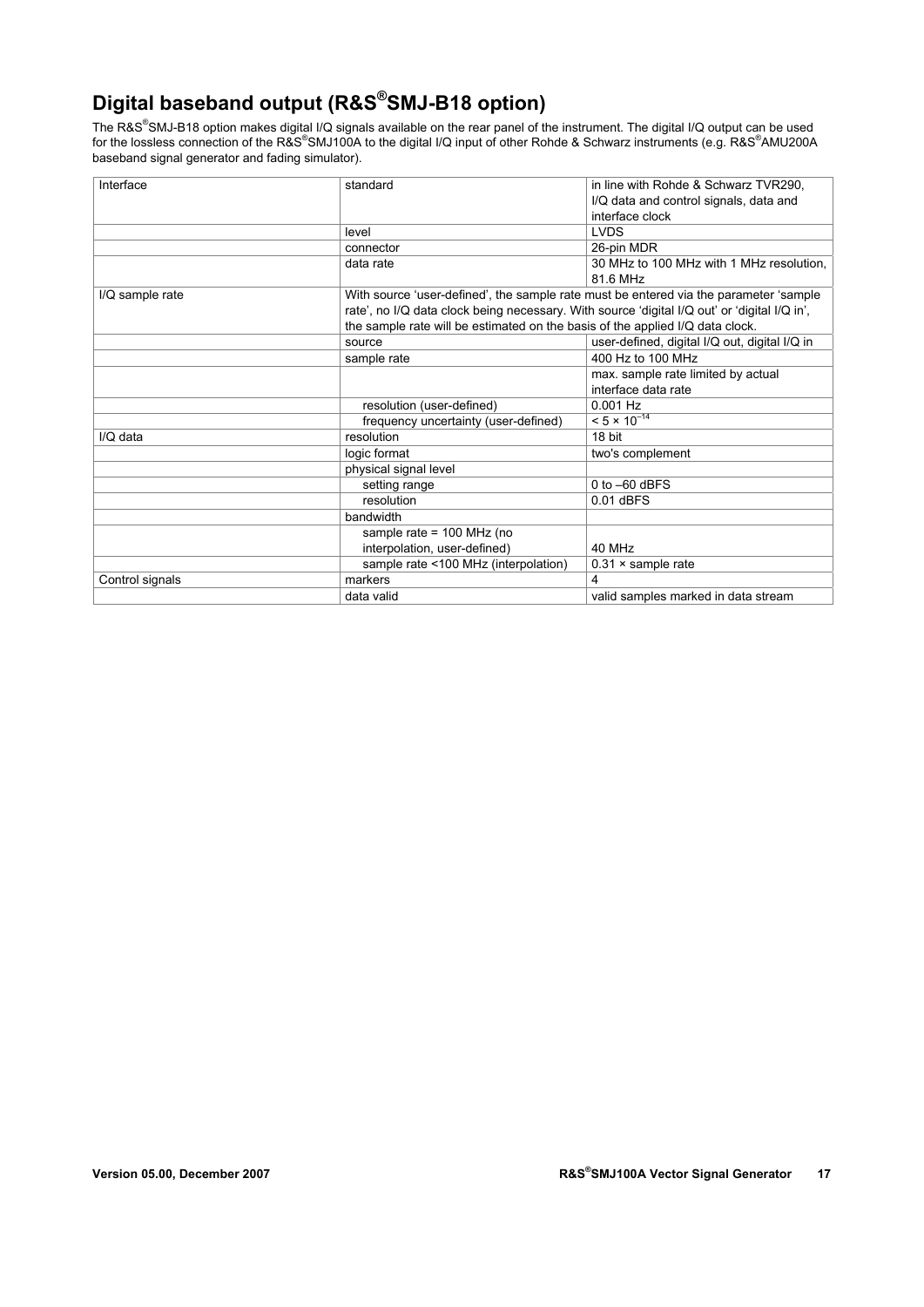# **I/Q baseband generator (R&S®SMJ-B9/-B10/-B11/-B50/-B51 option) – arbitrary waveform mode**

The R&S® SMJ-B13 baseband main module must be installed.

| Waveform memory       | output memory                              |                                              |
|-----------------------|--------------------------------------------|----------------------------------------------|
|                       | waveform length with the R&S®SMJ-B9        | 128 sample to 128 Msample in                 |
|                       |                                            | one-sample steps                             |
|                       | waveform length with the                   | 128 sample to 64 Msample in one-sample       |
|                       | R&S®SMJ-B10/-B50                           | steps                                        |
|                       | waveform length with the                   | 128 sample to 16 Msample in one-sample       |
|                       | R&S®SMJ-B11/-B51                           | steps                                        |
|                       | resolution                                 | 16 bit                                       |
|                       | loading time 10 Msample                    | 15 <sub>s</sub>                              |
|                       | nonvolatile memory                         | hard disk                                    |
| Multisegment waveform | number of segments                         | max. 100 segments                            |
|                       | changeover modes                           | GUI, remote control, external trigger        |
|                       | extended trigger modes                     | same segment, next segment, next             |
|                       |                                            | segment seamless                             |
|                       | changeover time                            | typ. 5 µs at 50 MHz clock rate               |
|                       | (external trigger, without clock change)   |                                              |
|                       | seamless changeover                        | output up to end of current segment,         |
|                       |                                            | followed by changeover to next segment       |
| Multicarrier waveform | number of carriers                         | max. 32                                      |
|                       | total RF bandwidth                         | max. 80 MHz                                  |
|                       | crest factor modes                         | maximize, minimize, off                      |
|                       | signal period modes                        | longest file, shortest file, user (max. 1 s) |
|                       | single carrier gain                        | $-80$ dB to 0 dB                             |
|                       | single carrier start phase                 | $0^\circ$ to $360^\circ$                     |
|                       | single carrier delay                       | 0 s to 1 s                                   |
| Clock generation      | clock rate                                 | 400 Hz to 100 MHz                            |
|                       | resolution                                 | 0.001 Hz                                     |
|                       | operating mode                             | internal, external                           |
|                       | frequency uncertainty (internal)           | $< 5 \times 10^{-14} \times$ clock rate +    |
|                       |                                            | uncertainty of reference frequency           |
| Interpolation         | The sampling rate of the waveform is       |                                              |
|                       | automatically interpolated to the internal |                                              |
|                       | 100 MHz data rate.                         |                                              |
|                       | bandwidth                                  |                                              |
|                       | clock rate = $100$ MHz (no interpolation), | 40 MHz                                       |
|                       | roll-off to -0.1 dB                        |                                              |
|                       | clock rate ≤100 MHz, drop to -0.1 dB       | $0.31 \times$ clock rate                     |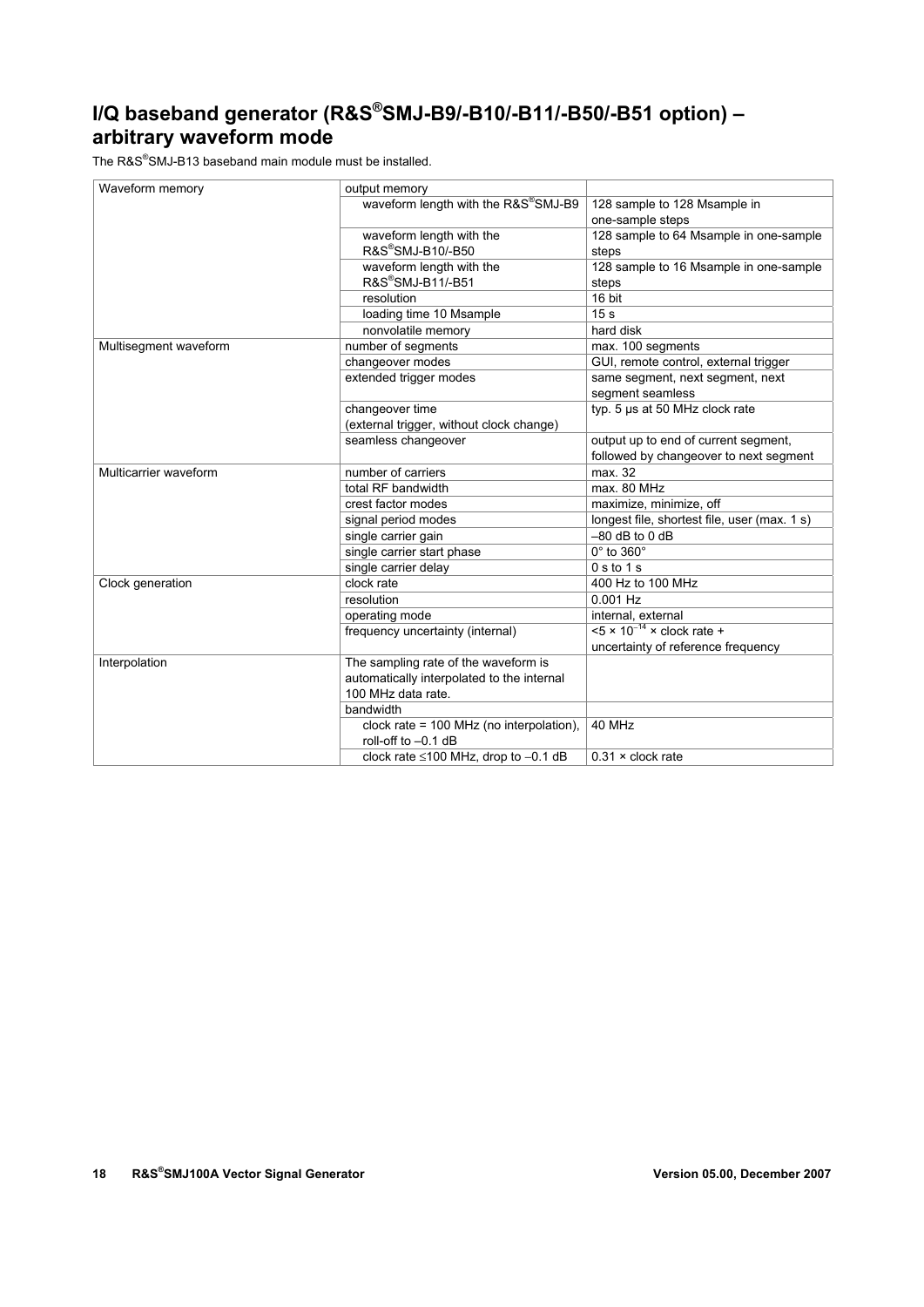| restarts the clock generation. The clock<br>phase is then synchronous with the trigger<br>(with a certain timing uncertainty).<br>In external clock mode, the trigger event is<br>synchronized to the symbol clock.<br>operating mode<br>internal, external<br>modes<br>Auto, Retrig, Armed Auto, Armed Retrig<br>setting uncertainty for clock phase related<br>$<$ 18 ns<br>to trigger in internal clock mode |            |                                         |                                            |
|-----------------------------------------------------------------------------------------------------------------------------------------------------------------------------------------------------------------------------------------------------------------------------------------------------------------------------------------------------------------------------------------------------------------|------------|-----------------------------------------|--------------------------------------------|
|                                                                                                                                                                                                                                                                                                                                                                                                                 | Triggering | In internal clock mode, a trigger event |                                            |
|                                                                                                                                                                                                                                                                                                                                                                                                                 |            |                                         |                                            |
|                                                                                                                                                                                                                                                                                                                                                                                                                 |            |                                         |                                            |
|                                                                                                                                                                                                                                                                                                                                                                                                                 |            |                                         |                                            |
|                                                                                                                                                                                                                                                                                                                                                                                                                 |            |                                         |                                            |
|                                                                                                                                                                                                                                                                                                                                                                                                                 |            |                                         |                                            |
|                                                                                                                                                                                                                                                                                                                                                                                                                 |            |                                         |                                            |
|                                                                                                                                                                                                                                                                                                                                                                                                                 |            |                                         |                                            |
|                                                                                                                                                                                                                                                                                                                                                                                                                 |            |                                         |                                            |
|                                                                                                                                                                                                                                                                                                                                                                                                                 |            |                                         |                                            |
|                                                                                                                                                                                                                                                                                                                                                                                                                 |            | external trigger delay                  |                                            |
| 0 sample to $(2^{16} – 1)$ sample<br>setting range                                                                                                                                                                                                                                                                                                                                                              |            |                                         |                                            |
| resolution                                                                                                                                                                                                                                                                                                                                                                                                      |            |                                         |                                            |
| internal clock mode<br>0.01 sample                                                                                                                                                                                                                                                                                                                                                                              |            |                                         |                                            |
| 1 sample<br>external clock mode                                                                                                                                                                                                                                                                                                                                                                                 |            |                                         |                                            |
| $5$ ns<br>setting uncertainty                                                                                                                                                                                                                                                                                                                                                                                   |            |                                         |                                            |
| external trigger inhibit                                                                                                                                                                                                                                                                                                                                                                                        |            |                                         |                                            |
| 0 sample to $(2^{26} – 1)$ sample<br>setting range                                                                                                                                                                                                                                                                                                                                                              |            |                                         |                                            |
| 1 sample<br>resolution                                                                                                                                                                                                                                                                                                                                                                                          |            |                                         |                                            |
| $>15$ ns<br>external trigger pulse width                                                                                                                                                                                                                                                                                                                                                                        |            |                                         |                                            |
| external trigger frequency<br>$< 0.02 \times$ sampling rate                                                                                                                                                                                                                                                                                                                                                     |            |                                         |                                            |
| 4<br>number<br>Marker outputs                                                                                                                                                                                                                                                                                                                                                                                   |            |                                         |                                            |
| LVTTL<br>level                                                                                                                                                                                                                                                                                                                                                                                                  |            |                                         |                                            |
| operating modes<br>unchanged, restart, pulse, pattern, ratio                                                                                                                                                                                                                                                                                                                                                    |            |                                         |                                            |
| marker delay                                                                                                                                                                                                                                                                                                                                                                                                    |            |                                         |                                            |
| setting range                                                                                                                                                                                                                                                                                                                                                                                                   |            |                                         | 0 sample to (waveform length $-1$ ) sample |
| setting range without recalculation<br>0 sample to 2000 sample                                                                                                                                                                                                                                                                                                                                                  |            |                                         |                                            |
| resolution of setting<br>0.001 sample                                                                                                                                                                                                                                                                                                                                                                           |            |                                         |                                            |
| $<$ 10 ns<br>setting uncertainty                                                                                                                                                                                                                                                                                                                                                                                |            |                                         |                                            |
| Operation with R&S®WinIQSIM2™: As of version 2.04, the software supports I/Q data download and control of the                                                                                                                                                                                                                                                                                                   |            |                                         |                                            |
| R&S®SMJ-B9/-B10/-B11/-B50/-B51.                                                                                                                                                                                                                                                                                                                                                                                 |            |                                         |                                            |
| Operation with R&S®WinIQSIM™: As of version 4.50, the software supports I/Q data download and control of the                                                                                                                                                                                                                                                                                                    |            |                                         |                                            |
| R&S®SMJ-B9/-B10/-B11/-B50/-B51.                                                                                                                                                                                                                                                                                                                                                                                 |            |                                         |                                            |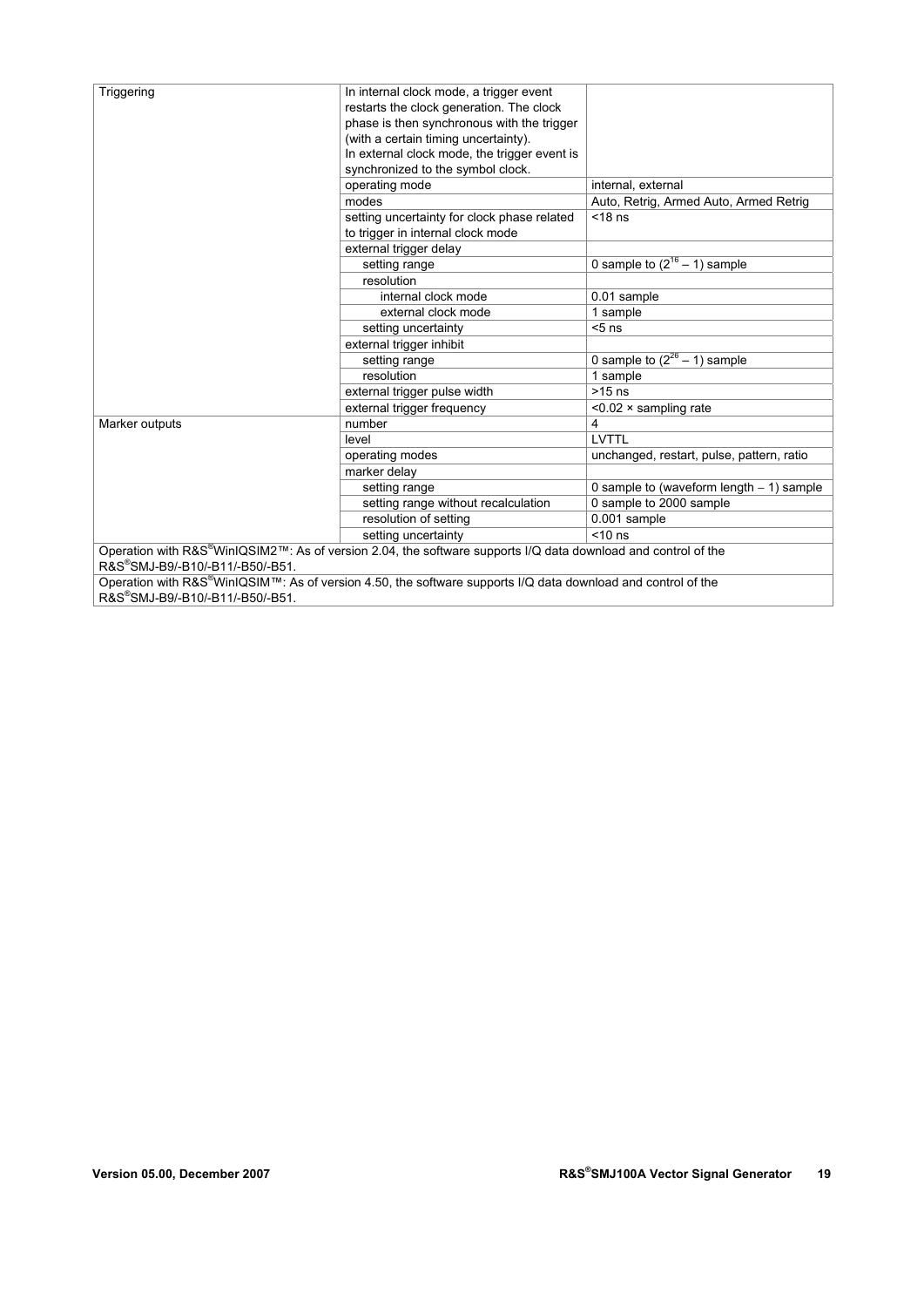# **I/Q baseband generator (R&S®SMJ-B9/-B10/-B11 option) – realtime operation**

The R&S® SMJ-B13 baseband main module must be installed.

| Types of modulation | <b>ASK</b>                              |                                                |
|---------------------|-----------------------------------------|------------------------------------------------|
|                     | modulation index                        | 0 % to 100 %                                   |
|                     | resolution                              | 0.1%                                           |
|                     | <b>FSK</b>                              | 2FSK, 4FSK, MSK                                |
|                     | deviation                               | 0.1 to 1.5 $\times$ f <sub>svm</sub>           |
|                     | maximum                                 | 10 MHz                                         |
|                     | resolution                              | $< 0.1$ Hz                                     |
|                     | setting uncertainty                     | $< 0.5 \%$                                     |
|                     | variable FSK                            | 4FSK, 8FSK, 16FSK                              |
|                     | deviations                              | $-1.5 \times f_{sym}$ to +1.5 $\times f_{sym}$ |
|                     | maximum                                 | 10 MHz                                         |
|                     | resolution                              | $< 0.1$ Hz                                     |
|                     | <b>PSK</b>                              | BPSK, QPSK, QPSK 45° offset, OQPSK,            |
|                     |                                         | $\pi$ /4-QPSK, $\pi$ /2-DBPSK, $\pi$ /4-DQPSK, |
|                     |                                         | $\pi$ /8-D8PSK, 8PSK, 8PSK EDGE                |
|                     | QAM                                     | 16QAM, 32QAM, 64QAM, 256QAM,                   |
|                     |                                         | 1024QAM                                        |
| Coding              | Not all coding methods can be used with | OOFF, Differential, Diff. Phase,               |
|                     | every type of modulation.               | Diff. + Gray, Gray, GSM, NADC, PDC,            |
|                     |                                         | PHS, TETRA, APCO25 (PSK), PWT,                 |
|                     |                                         | TFTS, INMARSAT, VDL, EDGE,                     |
|                     |                                         | APCO25(FSK), ICO, CDMA2000®8,                  |
|                     |                                         | <b>WCDMA</b>                                   |
| Baseband filter     | Any filter can be used with any type of |                                                |
|                     | modulation. The bandwidth of the        |                                                |
|                     | modulation signal is max. 25 MHz; the   |                                                |
|                     | signal is clipped if the bandwidth is   |                                                |
|                     | exceeded.                               |                                                |
|                     | cosine, root cosine                     |                                                |
|                     | filter parameter $\alpha$               | 0.05 to 1.00                                   |
|                     | Gaussian                                |                                                |
|                     | filter parameter $B \times T$           | 0.15 to 2.50                                   |
|                     | cdmaOne, cdmaOne + equalizer            |                                                |
|                     | cdmaOne 705 kHz,                        |                                                |
|                     | cdmaOne 705 kHz + equalizer             |                                                |
|                     | CDMA2000 <sup>®</sup> 3x                |                                                |
|                     | APCO25 C4FM                             |                                                |
|                     | rectangular                             |                                                |
|                     | split phase                             |                                                |
|                     | filter parameter B × T                  | 0.15 to 2.5                                    |
|                     | resolution of filter parameter          | 0.01                                           |

 8 CDMA2000® is a registered trademark of the Telecommunications Industry Association (TIA – USA).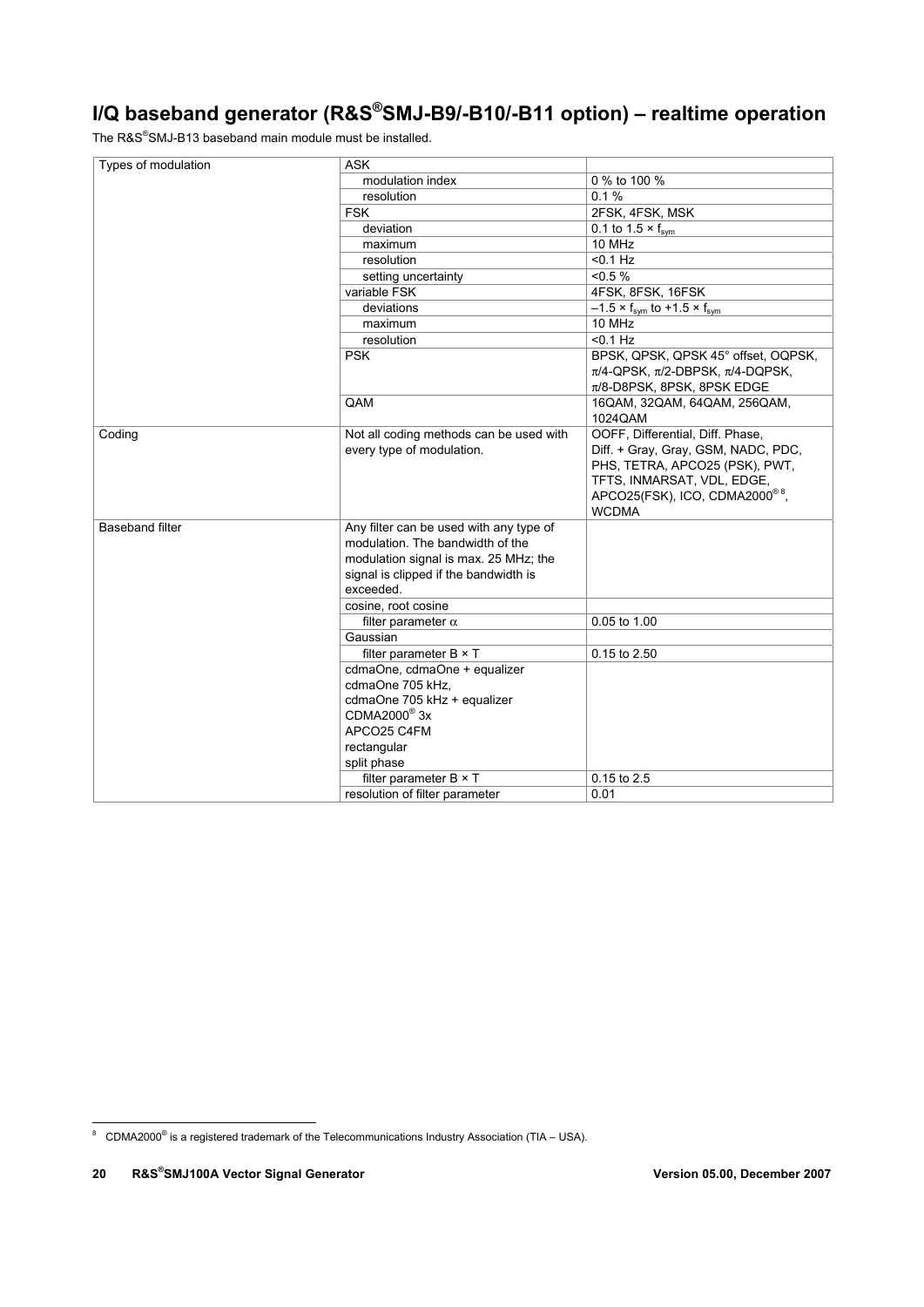| Symbol rate      | If an external clock is used, the applied    |                                                                             |
|------------------|----------------------------------------------|-----------------------------------------------------------------------------|
|                  | data rate may deviate from the set clock     |                                                                             |
|                  | rate by $\pm 2$ %. The external clock can be |                                                                             |
|                  | used for internal and external data.         |                                                                             |
|                  | operating mode                               | internal, external                                                          |
|                  | setting range                                |                                                                             |
|                  | ASK, PSK, QAM                                | 400 Hz to 25 MHz                                                            |
|                  | <b>FSK</b>                                   | 400 Hz to 15 MHz                                                            |
|                  | resolution                                   | $0.001$ Hz                                                                  |
|                  | frequency uncertainty (internal)             | $\leq 5 \times 10^{-14}$ × symbol rate + reference<br>frequency uncertainty |
|                  | external clock                               | symbol, K × symbol, bit clock                                               |
|                  | clock divider K                              | 1 to 64                                                                     |
|                  | external clock rate                          | max. 100 MHz                                                                |
| Frequency offset | With the aid of the frequency offset, the    |                                                                             |
|                  | center frequency of the modulation signal    |                                                                             |
|                  | in the baseband can be shifted. The          |                                                                             |
|                  | restrictions caused by the modulation        |                                                                             |
|                  | bandwidth apply.                             |                                                                             |
|                  | setting range                                | $-40$ MHz to $+40$ MHz                                                      |
|                  | resolution                                   | $0.01$ Hz                                                                   |
|                  | frequency uncertainty                        | $5 \times 10^{-10}$ × frequency offset + reference                          |
|                  |                                              | frequency error                                                             |
| Data sources     | internal                                     |                                                                             |
|                  | all 0, all 1                                 |                                                                             |
|                  | <b>PRBS</b>                                  |                                                                             |
|                  | sequence length                              | 9, 11, 15, 16, 20, 21, 23                                                   |
|                  | pattern                                      |                                                                             |
|                  | length                                       | 1 bit to 64 bit                                                             |
|                  | data lists                                   |                                                                             |
|                  | output memory of the R&S®SMJ-B9              | 8 bit to 4 Gbit                                                             |
|                  | output memory of the R&S®SMJ-B10             | 8 bit to 2 Gbit                                                             |
|                  | output memory of the R&S®SMJ-B11             | 8 bit to 512 Mbit                                                           |
|                  | nonvolatile memory                           | hard disk                                                                   |
|                  | external                                     |                                                                             |
|                  | In the case of serial transmission, the      |                                                                             |
|                  | symbol strobe marks the LSB of the           |                                                                             |
|                  | symbol, and the maximum symbol rate is       |                                                                             |
|                  | limited by the data rate of the interface.   |                                                                             |
|                  | serial                                       |                                                                             |
|                  | word width                                   | 1 bit to 10 bit                                                             |
|                  | bit rate                                     | max. 60 MHz                                                                 |
|                  | parallel                                     |                                                                             |
|                  | word width                                   | 1 bit to 10 bit                                                             |
|                  |                                              | max. 25 MHz                                                                 |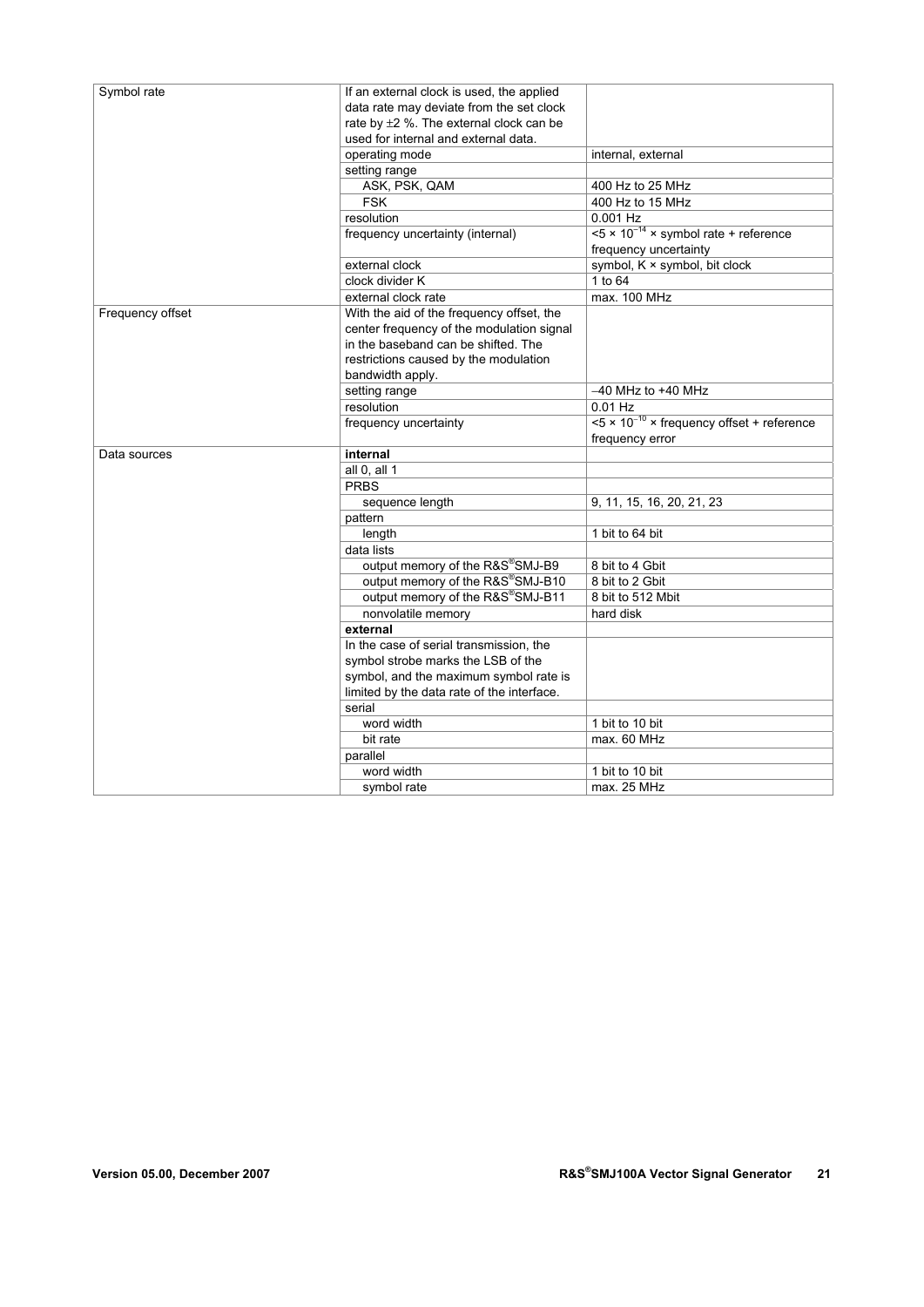| Triggering                | In internal clock mode, a trigger event<br>restarts the clock generation. The clock<br>phase is then synchronous with the trigger<br>(with a certain timing uncertainty).<br>In external clock mode, the trigger event is<br>synchronized to the symbol clock. |                                              |
|---------------------------|----------------------------------------------------------------------------------------------------------------------------------------------------------------------------------------------------------------------------------------------------------------|----------------------------------------------|
|                           | operating mode                                                                                                                                                                                                                                                 | internal, external                           |
|                           | modes                                                                                                                                                                                                                                                          | Auto, Retrig, Armed Auto, Armed Retrig       |
|                           | setting uncertainty for clock phase related                                                                                                                                                                                                                    | $<$ 18 ns                                    |
|                           | to trigger in internal clock mode                                                                                                                                                                                                                              |                                              |
|                           | external trigger delay                                                                                                                                                                                                                                         |                                              |
|                           | setting range                                                                                                                                                                                                                                                  | 0 sample to $(2^{16} – 1)$ sample            |
|                           | resolution                                                                                                                                                                                                                                                     |                                              |
|                           | internal clock mode                                                                                                                                                                                                                                            | 0.01 sample                                  |
|                           | external clock mode                                                                                                                                                                                                                                            | 1 sample                                     |
|                           | setting uncertainty                                                                                                                                                                                                                                            | $5$ ns                                       |
|                           | external trigger inhibit                                                                                                                                                                                                                                       | 0 sample to $(2^{26} – 1)$ sample            |
|                           | setting range                                                                                                                                                                                                                                                  |                                              |
|                           | resolution                                                                                                                                                                                                                                                     | 1 sample                                     |
|                           | external trigger pulse width                                                                                                                                                                                                                                   | $>15$ ns                                     |
|                           | external trigger frequency                                                                                                                                                                                                                                     | $< 0.02 \times$ sampling rate                |
| Marker outputs            | number                                                                                                                                                                                                                                                         | 4                                            |
|                           | level                                                                                                                                                                                                                                                          | <b>LVTTL</b>                                 |
|                           | operating modes                                                                                                                                                                                                                                                | control list, restart, pulse, pattern, ratio |
|                           | marker delay (in sample)                                                                                                                                                                                                                                       |                                              |
|                           | setting range                                                                                                                                                                                                                                                  | 0 to $(2^{24} - 1)$                          |
|                           | setting range without recalculation                                                                                                                                                                                                                            | 0 to 2000                                    |
|                           | resolution of setting                                                                                                                                                                                                                                          | 0.001                                        |
|                           | setting uncertainty                                                                                                                                                                                                                                            | $<$ 10 ns                                    |
| Level reduction           | Internal or external via LEVATT input. The                                                                                                                                                                                                                     |                                              |
|                           | signal switches between nominal and                                                                                                                                                                                                                            |                                              |
|                           | reduced level (without edge shaping). If an                                                                                                                                                                                                                    |                                              |
|                           | internal LEVATT signal is used, the                                                                                                                                                                                                                            |                                              |
|                           | connector is used as an output.                                                                                                                                                                                                                                |                                              |
|                           | setting range                                                                                                                                                                                                                                                  | $0$ dB to 60 dB                              |
|                           | additional level error in case of reduction                                                                                                                                                                                                                    |                                              |
|                           | up to 30 dB                                                                                                                                                                                                                                                    | $<$ 1 dB                                     |
|                           | up to 50 dB                                                                                                                                                                                                                                                    | $<$ 3 dB                                     |
| Burst                     | Internal or external via BURST input. The                                                                                                                                                                                                                      |                                              |
|                           | signal triggers the beginning of a power                                                                                                                                                                                                                       |                                              |
|                           | ramp. The positive edge starts power                                                                                                                                                                                                                           |                                              |
|                           | ramping from blank to full level, the                                                                                                                                                                                                                          |                                              |
|                           | negative edge ramping in the opposite                                                                                                                                                                                                                          |                                              |
|                           | direction from full level to blanking. If an                                                                                                                                                                                                                   |                                              |
|                           | internal BURST GATE signal is applied,                                                                                                                                                                                                                         |                                              |
|                           | the connector is used as an output.                                                                                                                                                                                                                            |                                              |
|                           | operating range                                                                                                                                                                                                                                                | max. 5 MHz                                   |
|                           | rise/fall time                                                                                                                                                                                                                                                 |                                              |
|                           | setting range                                                                                                                                                                                                                                                  | 0.5 symbol to 16 symbol                      |
|                           | resolution                                                                                                                                                                                                                                                     | 0.1 symbol                                   |
|                           | ramp shape                                                                                                                                                                                                                                                     | cosine, linear                               |
| Trigger/clock/data inputs | The input impedance and trigger threshold                                                                                                                                                                                                                      |                                              |
|                           | can be set separately for the trigger and                                                                                                                                                                                                                      |                                              |
|                           | the clock/data inputs.                                                                                                                                                                                                                                         |                                              |
|                           | input impedance                                                                                                                                                                                                                                                | 1 k $\Omega$ , 50 $\Omega$                   |
|                           | trigger threshold                                                                                                                                                                                                                                              |                                              |
|                           | setting range                                                                                                                                                                                                                                                  | 0.00 V to 2.50 V                             |
|                           | resolution                                                                                                                                                                                                                                                     | 0.01V                                        |
| Clock/data outputs        | level                                                                                                                                                                                                                                                          | LVTTL                                        |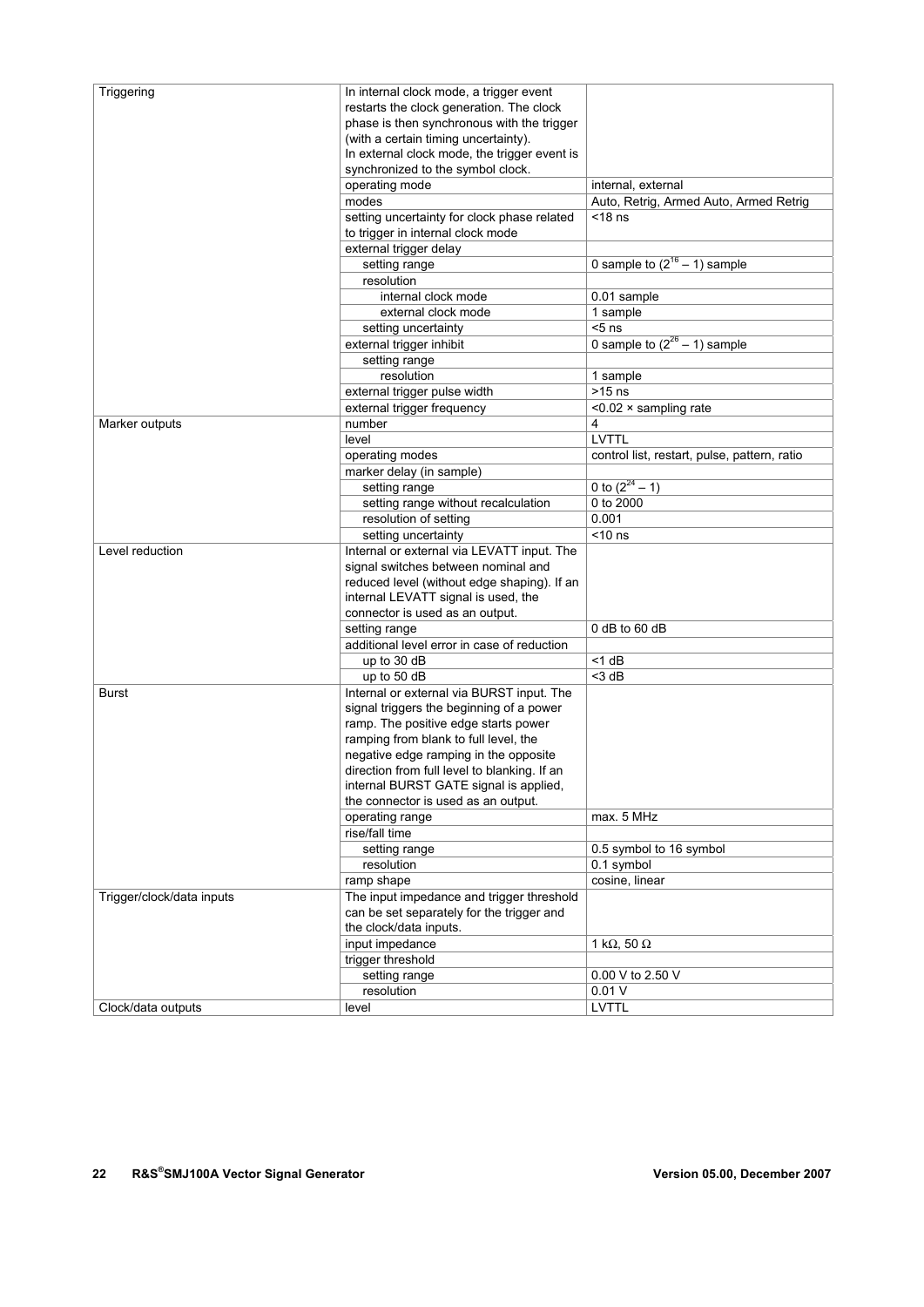| Predefined settings                   | modulation, filter, symbol rate, and coding<br>in line with standard |                                                                                                                                                                         |
|---------------------------------------|----------------------------------------------------------------------|-------------------------------------------------------------------------------------------------------------------------------------------------------------------------|
|                                       | standards                                                            | Bluetooth <sup>®9</sup> , DECT, ETC, GSM, GSM<br>EDGE, NADC, PDC, PHS, TETRA,<br>WCDMA 3GPP, TD-SCDMA, CDMA2000 <sup>®</sup><br>Forward, CDMA2000 <sup>®</sup> Reverse, |
| <b>Modulation errors</b>              |                                                                      | Worldspace                                                                                                                                                              |
| Deviation error with 2FSK, 4FSK       | deviation 0.2 to 0.7 $\times$ symbol rate                            |                                                                                                                                                                         |
|                                       | Gaussian filter with $B \times T = 0.2$ to 0.7                       |                                                                                                                                                                         |
|                                       | symbol rate up to 2 MHz                                              | $<$ 1.2 %, typ. 0.25 %                                                                                                                                                  |
|                                       | symbol rate up to 10 MHz                                             | typ. 0.75 %                                                                                                                                                             |
| Phase error with MSK                  | Gaussian filter with $B \times T = 0.2$ to 0.7                       |                                                                                                                                                                         |
|                                       | bit rate up to 2 MHz                                                 | $< 0.4^{\circ}$ , typ. $0.15^{\circ}$                                                                                                                                   |
|                                       | bit rate up to 10 MHz                                                | typ. $0.3^\circ$                                                                                                                                                        |
| EVM with QPSK, OQPSK, $\pi/4$ -DQPSK, | cosine, root cosine filter with $\alpha$ = 0.2 to 0.7                |                                                                                                                                                                         |
| 8PSK, 16QAM, 32QAM, 64QAM             | symbol rate up to 5 MHz                                              | $< 0.8$ %, typ. 0.2 %                                                                                                                                                   |
|                                       | symbol rate up to 20 MHz                                             | typ. 0.7 %                                                                                                                                                              |



*Measured EVM versus symbol rate* 

 9 The Bluetooth® word mark and logos are owned by the Bluetooth SIG, Inc. and any use of such marks by Rohde & Schwarz is under license.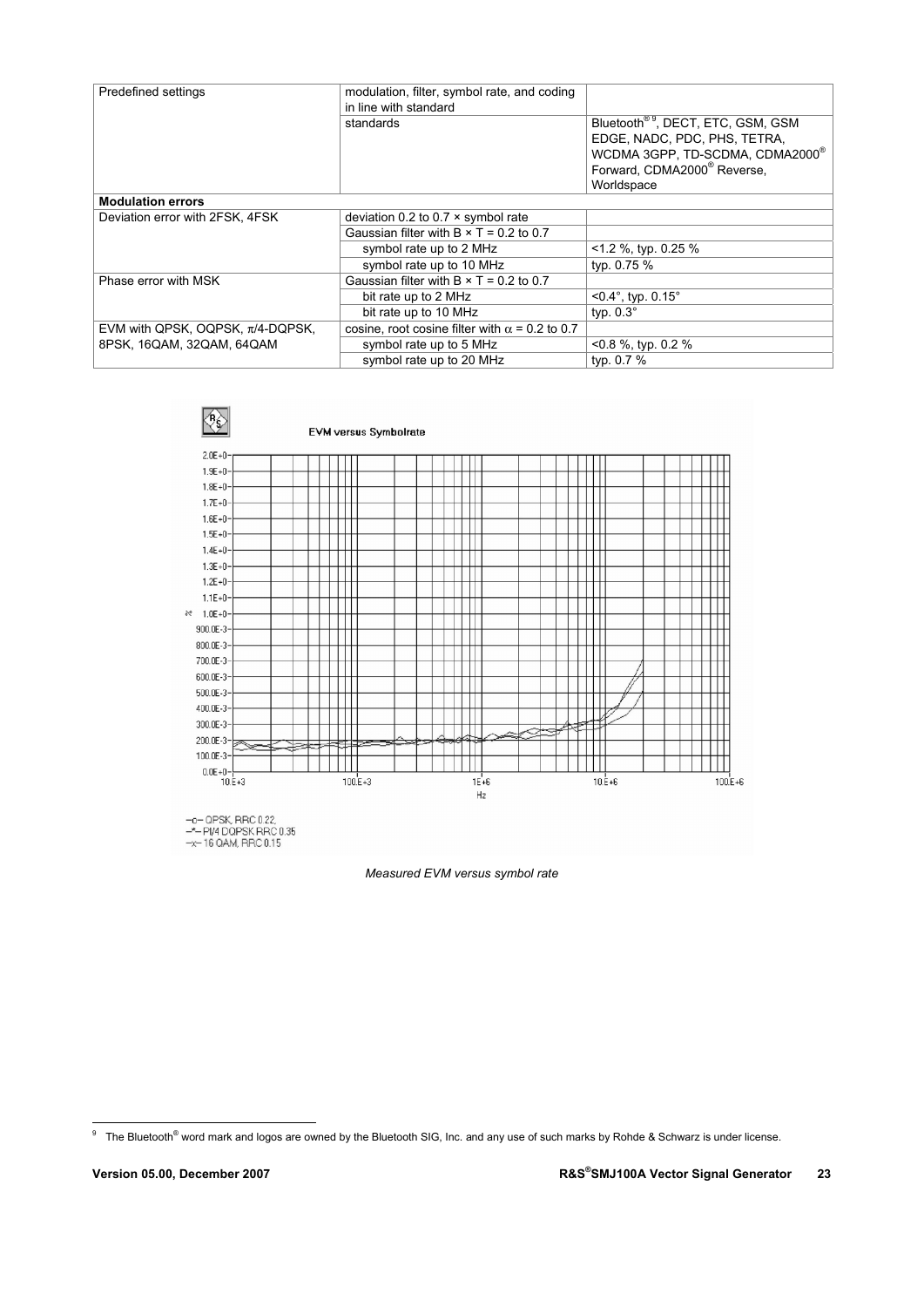## **Modulation uncertainty for main standards**

**Typical values** 

| <b>Standard</b>                           | <b>GSM</b>               | <b>EDGE</b>              | <b>WCDMA</b><br>3GPP<br>(1DPCH) | cdmaOne<br><b>Reverse</b>                           | <b>DECT</b>              | <b>TETRA</b>             | <b>NADC</b>     | <b>PDC</b>      | <b>IEEE</b><br>802.11a |
|-------------------------------------------|--------------------------|--------------------------|---------------------------------|-----------------------------------------------------|--------------------------|--------------------------|-----------------|-----------------|------------------------|
| Frequency<br>in MHz                       | 400 to<br>2000           | 400 to<br>2000           | 1800 to<br>2200                 | 800 to 900                                          | 1880 to 1990             | 380 to<br>480            | 824 to 894      | 810 to 956      | 2400 to<br>2485        |
|                                           |                          |                          |                                 | 1850 to<br>2000                                     |                          |                          | 1850 to<br>2000 | 1429 to<br>1501 | 5150 to<br>5825        |
| EVM in %                                  | $\overline{\phantom{0}}$ | 0.2                      | 0.3                             | 0.2                                                 | $\overline{\phantom{0}}$ | 0.2                      | 0.2             | 0.2             | 0.4                    |
| Phase error in °                          | 0.15                     | $\overline{\phantom{0}}$ | —                               | —                                                   |                          | $\overline{\phantom{0}}$ | —               | —               |                        |
| Deviation error<br>in kHz                 |                          | -                        | —                               | —                                                   | 0.5                      |                          | —               | -               | $\qquad \qquad$        |
| Channel spacing                           | 200 kHz                  | 200 kHz                  | 5 MHz                           | 1.25 MHz                                            | 1.728 MHz                | 25 kHz                   | 30 kHz          | 25 kHz          |                        |
| Adjacent channel power ratio (ACPR) in dB |                          |                          |                                 |                                                     |                          |                          |                 |                 |                        |
| In adjacent<br>channel                    | $-37$                    | $-38$                    | $-72$                           | $-80$<br>offset<br>750 kHz,<br>bandwidth<br>30 kHz  | $\overline{\phantom{0}}$ | $-74$                    | $-34$           | $-71$           | $-42$<br>at 11 MHz     |
| In alternate<br>channel                   | $-71$                    | $-71$                    | $-76$                           | $-93$<br>offset<br>1.98 MHz,<br>bandwidth<br>30 kHz | —                        | $-77$                    | $-78$           | $-77$           | $-64$<br>at 20 MHz     |
| In 2nd alternate<br>channel               | $-85$                    | $-85$                    | $\qquad \qquad$                 | $\qquad \qquad$                                     | —                        | $\overline{\phantom{0}}$ | —               | —               | $-66$<br>at 30 MHz     |

## **Signal performance for digital standards**

| <b>GSM/EDGE</b>        | with R&S®SMJ-K40 option                 |                              |
|------------------------|-----------------------------------------|------------------------------|
| Burst ON/OFF ratio     |                                         | $>100$ dB                    |
| Phase error            | MSK, Gaussian filter $B \times T = 0.3$ |                              |
|                        | rms                                     | $< 0.4^{\circ}$ , typ. 0.15° |
|                        | peak                                    | $< 1.2^{\circ}$ , typ. 0.4°  |
| Error vector magnitude | 8PSK EDGE, Gaussian linearized filter,  | <0.5 %, typ. 0.2 %           |
|                        | rms                                     |                              |
| Power density spectrum | values measured with 30 kHz resolution  |                              |
|                        | bandwidth, referenced to level in band  |                              |
|                        | center without power ramping            |                              |
|                        | level $\leq 10.5$ dBm                   |                              |
|                        | frequency 400 MHz to 2 GHz              |                              |
|                        | 200 kHz offset                          | $<-34$ dB, typ. $-37$ dB     |
|                        | 400 kHz offset                          | $<-68$ dB, typ. $-71$ dB     |
|                        | 600 kHz offset                          | $<-80$ dB, typ. $-85$ dB     |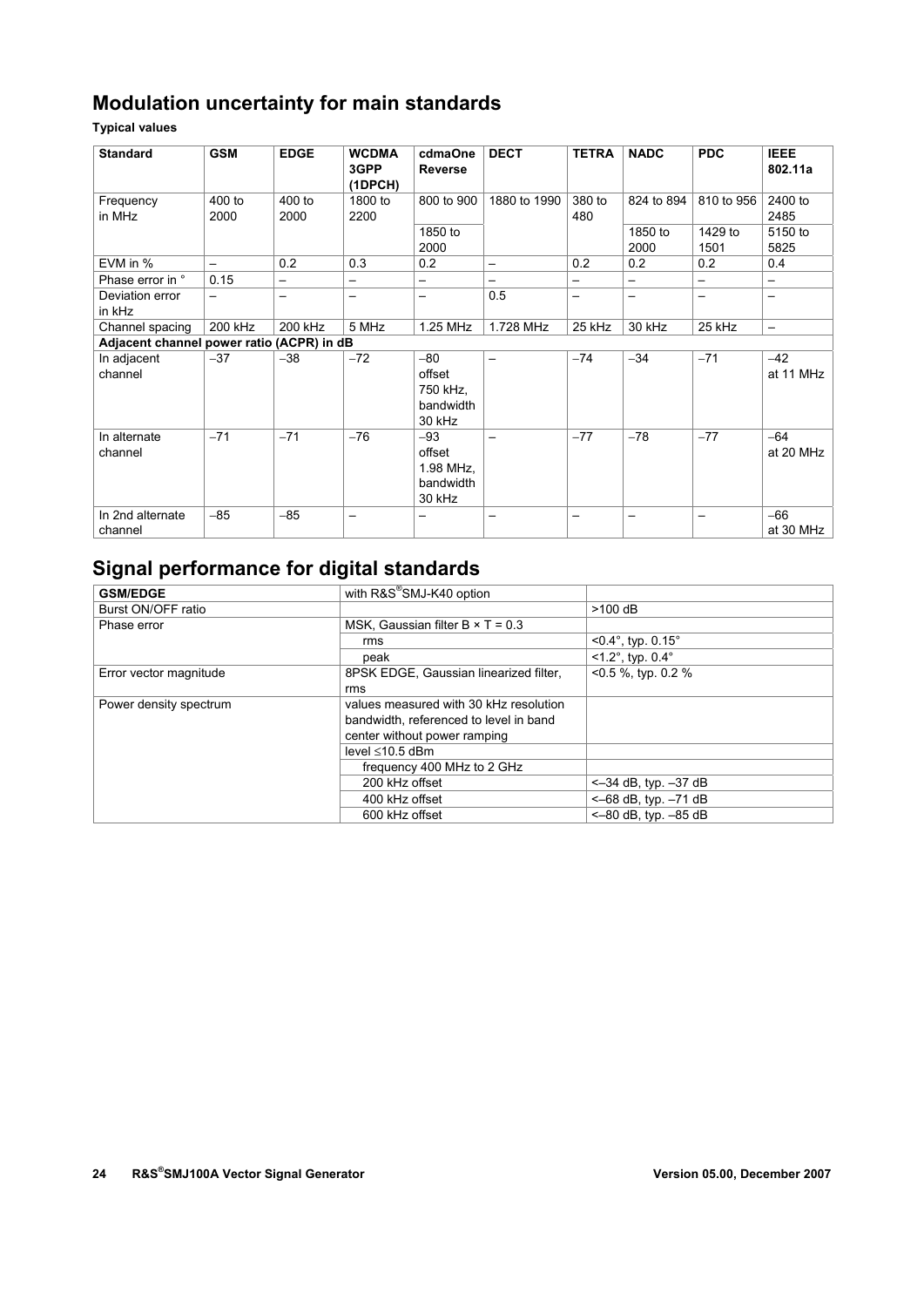| <b>3GPP FDD</b>                       | with R&S <sup>®</sup> SMJ-K42 option |                       |
|---------------------------------------|--------------------------------------|-----------------------|
| Error vector magnitude                | 1 DPCH, rms                          | $<$ 0.8 %, typ. 0.3 % |
| Adjacent channel leakage ratio (ACLR) | test model 1, 64 DPCHs               |                       |
|                                       | level $\leq 10.5$ dBm PEP            |                       |
|                                       | frequency 1800 MHz to 2200 MHz       |                       |
|                                       | offset 5 MHz                         | $>66$ dB, typ. 69 dB  |
|                                       | offset 10 MHz                        | >68 dB, typ. 71 dB    |



*ACLR (typical values) for 3GPP test model 1, 64 DPCH* 



*ACLR (typical values) for a 3GPP four-carrier signal with test model 1, 64 DPCH on each carrier*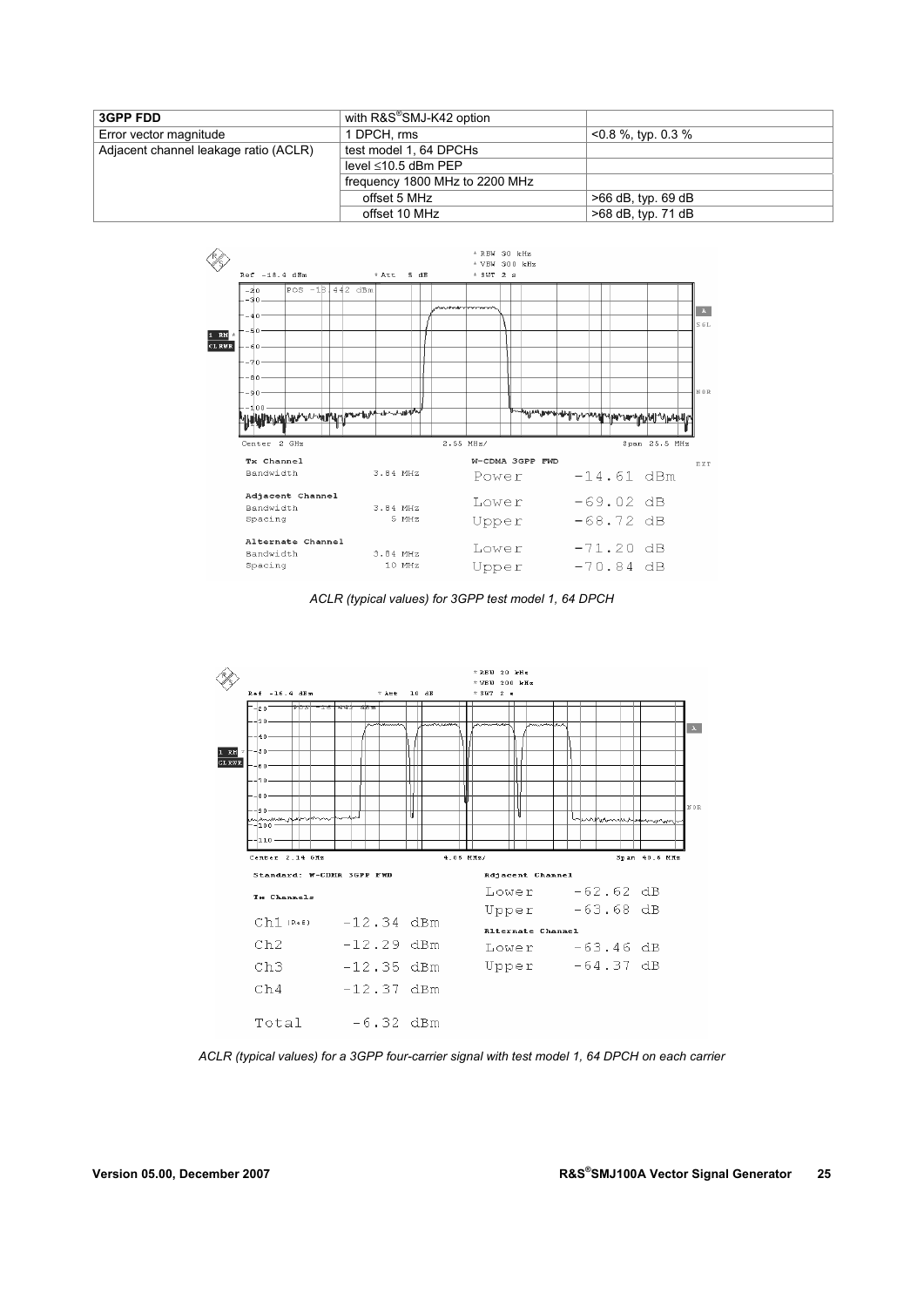| $CDMA2000^{\circ}$                    | with R&S®SMJ-K46 option            |                       |
|---------------------------------------|------------------------------------|-----------------------|
| Error vector magnitude (EVM)          | F-PICH, F-SYNC, and one F-FCH, rms | $<$ 0.8 %, typ. 0.3 % |
| Adjacent channel leakage ratio (ACLR) | F-PICH, F-SYNC, and one F-FCH      |                       |
|                                       | level ≤10.5 dBm PEP                |                       |
|                                       | carrier frequency 800 MHz          |                       |
|                                       | channel spacing 0.75 MHz           |                       |
|                                       | (bandwidth 30 kHz)                 | typ. $79dB$           |
|                                       | channel spacing 1.98 MHz           |                       |
|                                       | (bandwidth 30 kHz)                 | typ. $90$ dB          |



*ACLR (typical values) for a CDMA2000® 1x signal consisting of F-PICH, F-SYNC, and one F-FCH* 

| <b>Multicarrier CW</b>           | with R&S <sup>®</sup> SMJ-K61 option |                         |
|----------------------------------|--------------------------------------|-------------------------|
| RF frequency response            | up to 10 MHz                         | $<$ 1.5 dB, typ 0.7 dB  |
|                                  | up to 40 MHz                         | $<$ 4.5 dB, typ. 2.0 dB |
| Suppression of unwanted carriers | up to 10 MHz                         | >50 dB, typ. 56 dB      |
|                                  | up to 40 MHz                         | $>40$ dB, typ. 50 dB    |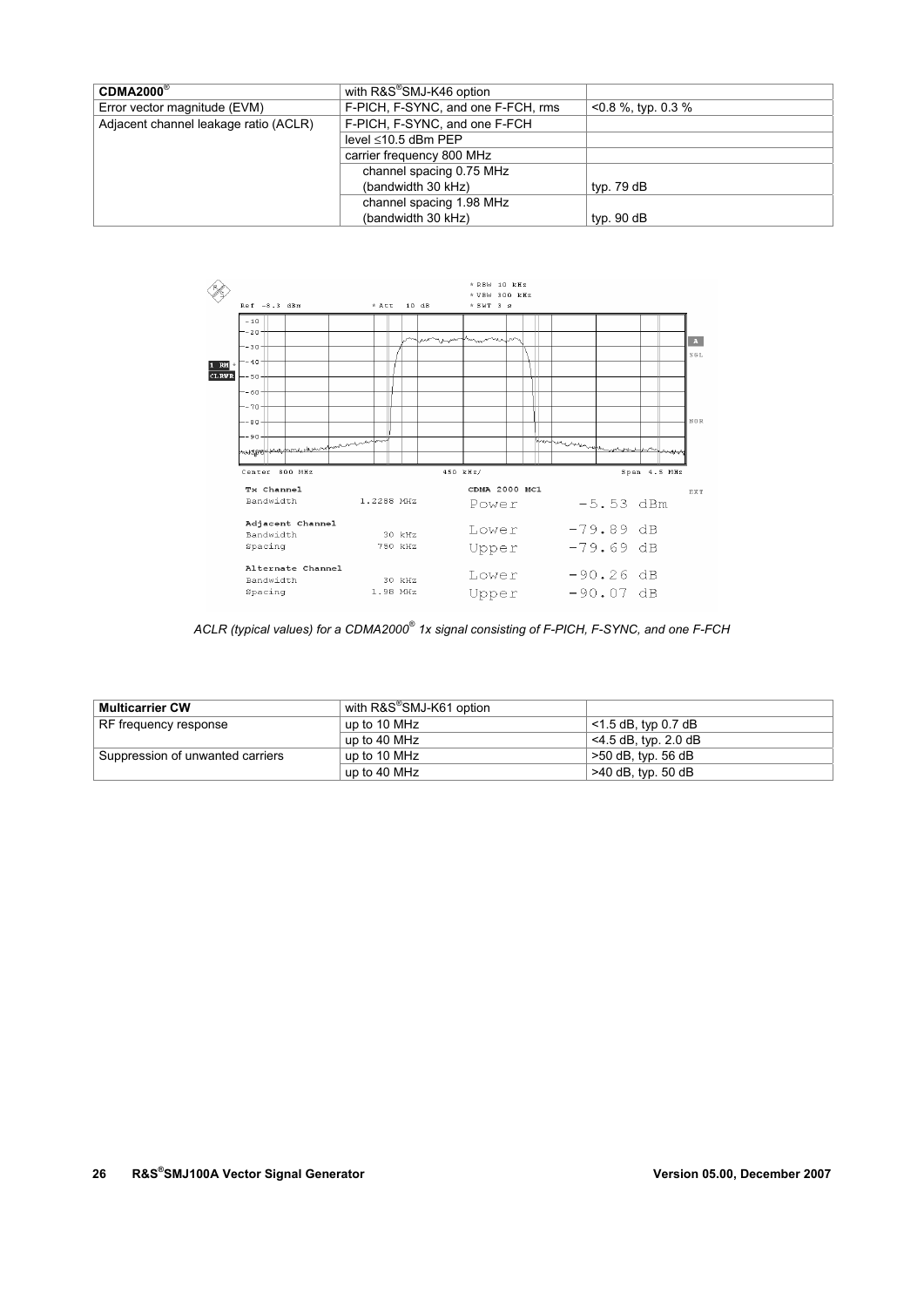

*Example of multicarrier CW, with different carrier powers and some carriers switched off in the left half of the spectrum*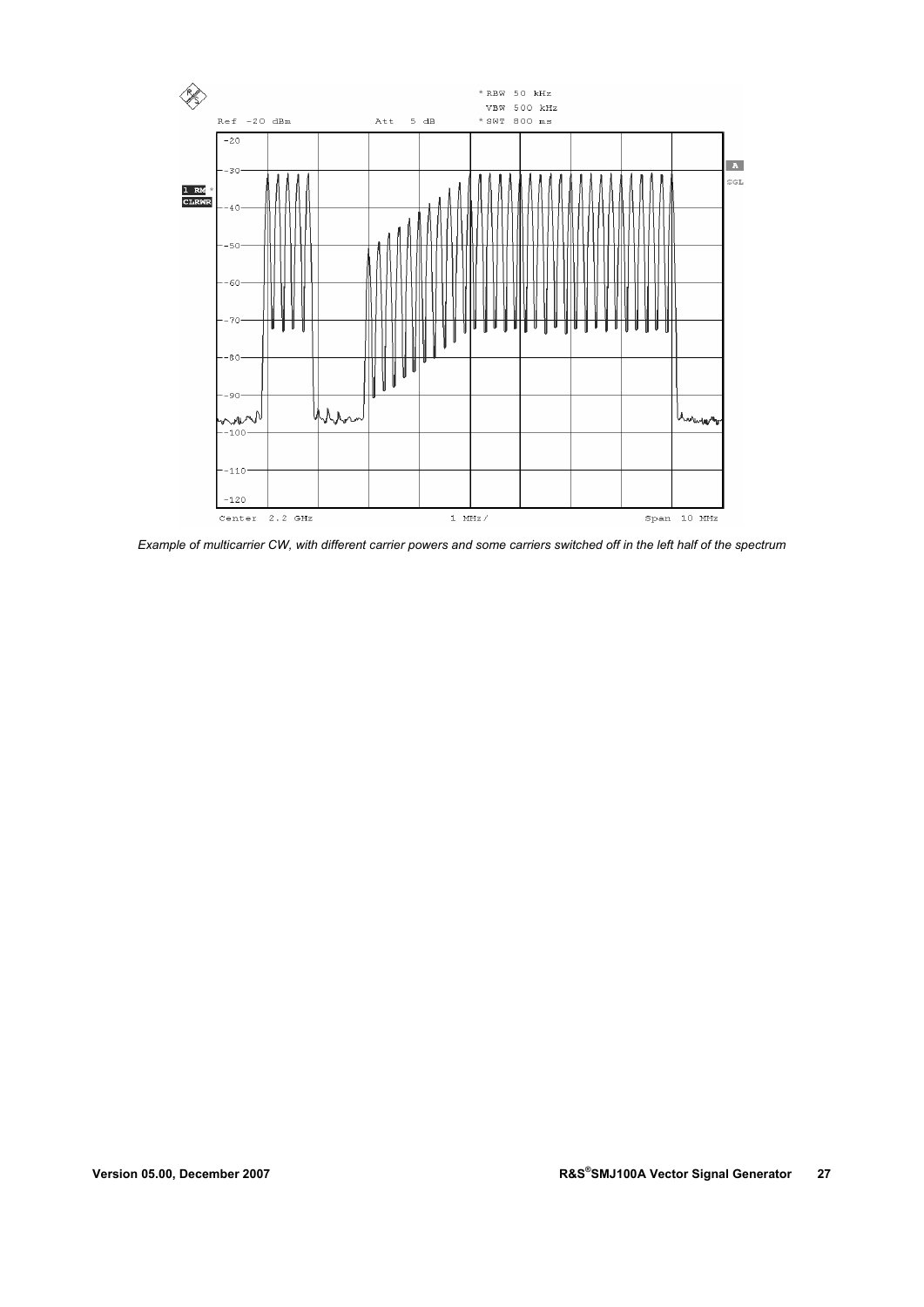# **Digital standards (for the R&S®SMJ-B9/-B10/-B11)**

An R&S®SMJ-B9, R&S®SMJ-B10, or R&S®SMJ-B11 I/Q baseband generator is required. The specified data applies together with the parameters of the respective standard. The entire frequency range as well as filter parameters and symbol rates can be set by the user.

| GSM/EDGE digital standard              | R&S®SMJ-K40 option              |
|----------------------------------------|---------------------------------|
| 3GPP FDD digital standard              | R&S®SMJ-K42 option              |
| 3GPP FDD enhanced BS/MS tests          | R&S®SMJ-K43 option              |
| including HSDPA                        |                                 |
| GPS digital standard                   | R&S®SMJ-K44 option              |
| 3GPP FDD enhanced BS/MS tests          | R&S <sup>®</sup> SMJ-K45 option |
| including HSUPA                        |                                 |
| CDMA2000 <sup>®</sup> digital standard | R&S®SMJ-K46 option              |
| 1xEV-DO digital standard               | R&S®SMJ-K47 option              |
| IEEE 802.11a/b/g digital standard      | R&S®SMJ-K48 option              |
| IEEE 802.16 WiMAX digital standard     | R&S®SMJ-K49 option              |
| including IEEE 802.16e                 |                                 |
| TD-SCDMA (3GPP TDD LCR) digital        | R&S®SMJ-K50 option              |
| standard                               |                                 |
| TD-SCDMA (3GPP TDD LCR) enhanced       | R&S <sup>®</sup> SMJ-K51 option |
| BS/MS tests including HSDPA            |                                 |
| DVB-H digital standard                 | R&S®SMJ-K52 option              |
| DAB / T-DMB digital standard           | R&S®SMJ-K53 option              |
| IEEE 802.11n digital standard          | R&S®SMJ-K54 option              |
| EUTRA/LTE digital standard             | R&S®SMJ-K55 option              |
| XM RADIO digital standard              | R&S®SMJ-K56 option              |
| Multicarrier CW signal generation      | R&S®SMJ-K61 option              |

The options are described in the Digital Standards data sheet (PD 5213.9434.22).

# **Digital standards with external PC software**

An I/Q baseband generator must be installed. R&S®SMJ-K5 and -K8 require the R&S®SMJ-B9, -B10, or -B11. R&S®SMJ-K6 can be used with theR&S® SMJ-B9, -B10, -B11, -B50 or -B51.

| Bluetooth <sup>®</sup> digital standard (external PC | R&S <sup>®</sup> SMJ-K5 option |
|------------------------------------------------------|--------------------------------|
| software)                                            |                                |
| Pulse sequencer (external PC software)               | R&S <sup>®</sup> SMJ-K6 option |
| TETRA digital standard (external PC                  | R&S <sup>®</sup> SMJ-K8 option |
| software)                                            |                                |

The options are described in the Digital Standards data sheet (PD 5213.9434.22).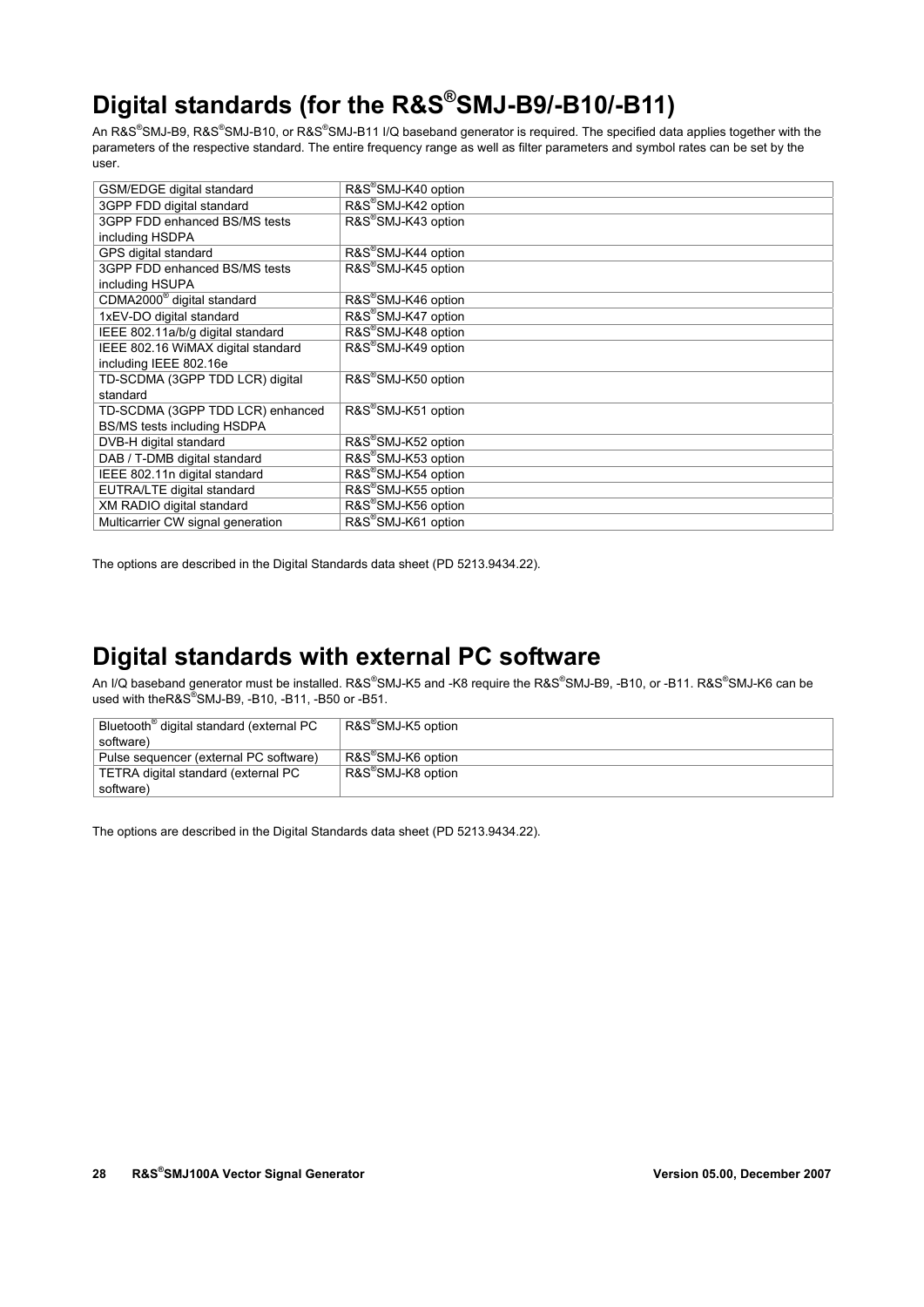# **Digital standards with R&S®WinIQSIM2™ (for the R&S®SMJ-B9/-B10/-B11/-B50/-B51 ARB)**

| GSM/EDGE digital standard              | R&S®SMJ-K240 option              |
|----------------------------------------|----------------------------------|
| 3GPP FDD digital standard              | R&S®SMJ-K242 option              |
| 3GPP FDD enhanced BS/MS tests          | R&S®SMJ-K243 option              |
| including HSDPA                        |                                  |
| GPS digital standard                   | R&S®SMJ-K244 option              |
| 3GPP FDD enhanced BS/MS tests          | R&S®SMJ-K245 option              |
| including HSUPA                        |                                  |
| CDMA2000 <sup>®</sup> digital standard | R&S®SMJ-K246 option              |
| 1 x EV-DO digital standard             | R&S <sup>®</sup> SMJ-K247 option |
| IEEE 802.11a/b/g digital standard      | R&S®SMJ-K248 option              |
| IEEE 802.16 WiMAX digital standard     | R&S®SMJ-K249 option              |
| including IEEE 802.16e                 |                                  |
| TD-SCDMA (3GPP TDD LCR) digital        | R&S®SMJ-K250 option              |
| standard                               |                                  |
| TD-SCDMA (3GPP TDD LCR) enhanced       | R&S <sup>®</sup> SMJ-K251 option |
| BS/MS tests including HSDPA            |                                  |
| DVB-H digital standard                 | R&S®SMJ-K252 option              |
| IEEE 802.11n digital standard          | R&S®SMJ-K254 option              |
| EUTRA/LTE digital standard             | R&S®SMJ-K255 option              |
| XM RADIO digital standard              | R&S®SMJ-K256 option              |
| Multicarrier CW signal generation      | R&S®SMJ-K261 option              |
| Additive white Gaussian noise (AWGN)   | R&S®SMJ-K262 option              |

The options are described in the R&S<sup>®</sup>WinIQSIM2™ data sheet (PD 5213.7460.22).

# **Digital standards with R&S®WinIQSIM™ (for the R&S®SMJ-B9/-B10/-B11/-B50/-B51 ARB)**

| IS-95 digital standard                 | R&S <sup>®</sup> SMJ-K11 option |
|----------------------------------------|---------------------------------|
| CDMA2000 <sup>®</sup> digital standard | R&S <sup>®</sup> SMJ-K12 option |
| 3GPP TDD HDR digital standard          | R&S®SMJ-K13 option              |
| 3GPP TDD LDR digital standard          | R&S®SMJ-K14 option              |
| (TD-SCDMA)                             |                                 |
| OFDM with R&S <sup>®</sup> WinIQOFDM   | R&S®SMJ-K15 option              |
| 1xEV-DO (Rev. 0) digital standard      | R&S®SMJ-K17 option              |
| IEEE 802.11a/b/g digital standard      | R&S®SMJ-K19 option              |
| 3GPP FDD digital standard including    | R&S®SMJ-K20 option              |
| <b>HSDPA</b>                           |                                 |

The options are described in the R&S<sup>®</sup>WinIQSIM™ data sheet (PD 0758.0680.32).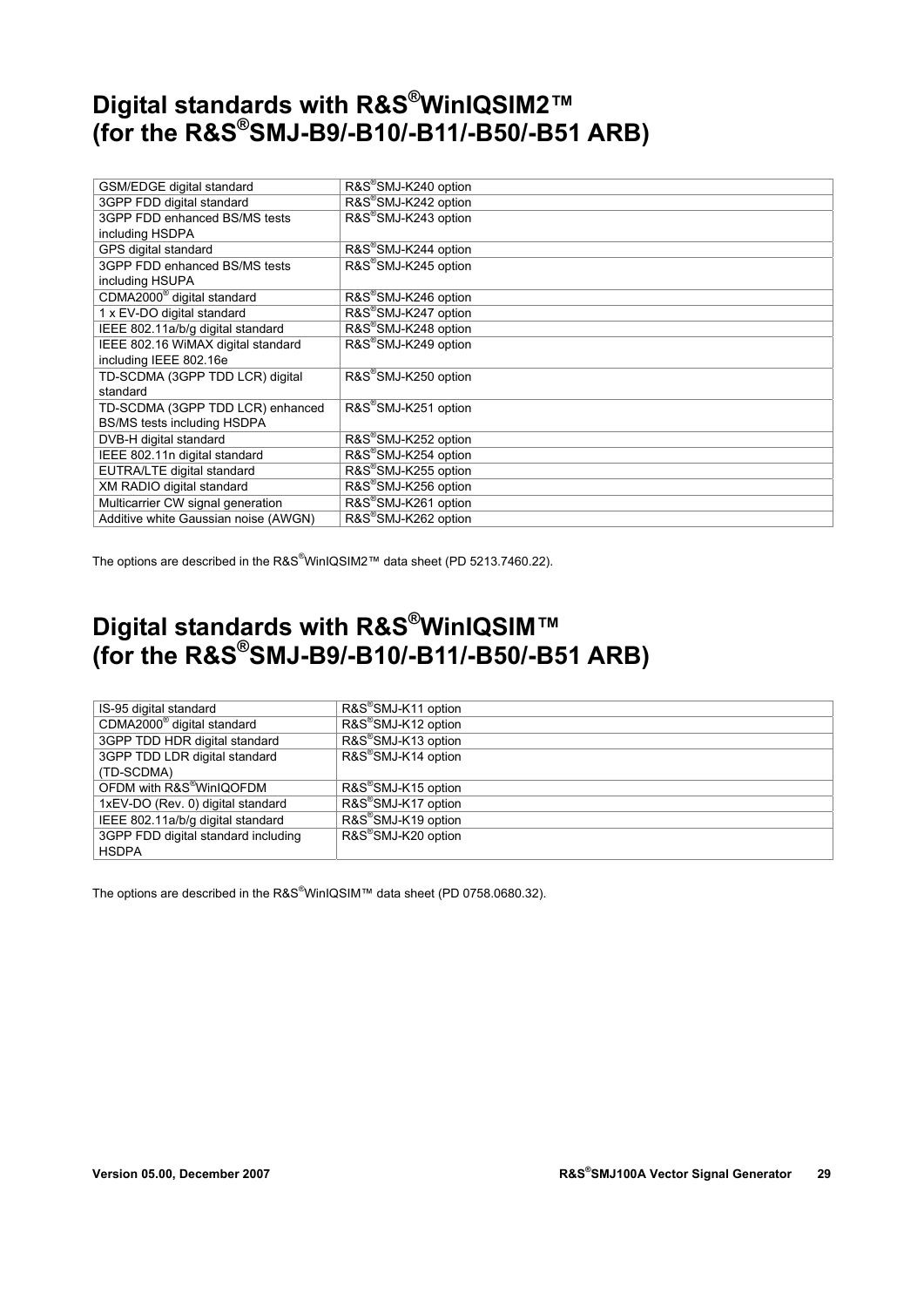# **Noise generation**

# **Additive white Gaussian noise (AWGN, R&S®SMJ-K62 option)**

The R&S® SMJ-B13 baseband main module must be installed.

Addition of an AWGN signal of settable bandwidth and settable C/N ratio or  $E_b/N_0$  to a wanted signal. If the noise generator is used, a frequency offset cannot be added to the wanted signal.

| Noise                              | distribution density                      | Gaussian, statistical, separate for I and Q |
|------------------------------------|-------------------------------------------|---------------------------------------------|
|                                    | crest factor                              | $>18$ dB                                    |
|                                    | periodicity                               | >48 h                                       |
| CN, E <sub>b</sub> /N <sub>0</sub> | setting range                             | $-30$ dB to $+30$ dB                        |
|                                    | resolution                                | $0.1$ dB                                    |
|                                    | uncertainty for system bandwidth = symbol | $< 0.1$ dB                                  |
|                                    | rate, symbol rate <4 MHz,                 |                                             |
|                                    | $-24$ dB < C/N < 30 dB and                |                                             |
|                                    | crest factor <12 dB                       |                                             |
| System bandwidth                   | bandwidth for determining noise power     |                                             |
|                                    | range                                     | 1 kHz to 80 MHz                             |
|                                    | resolution                                | 100 Hz                                      |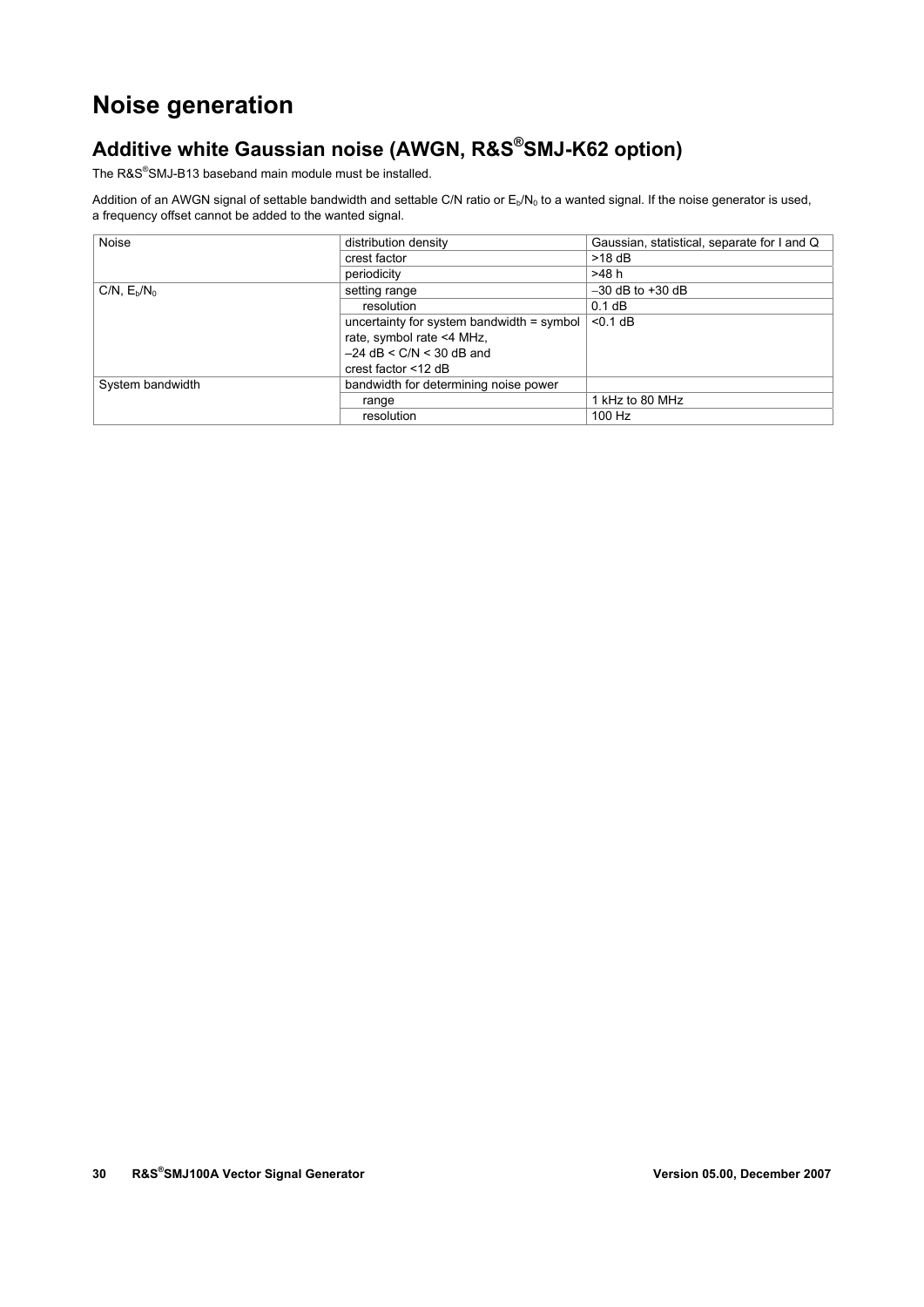# **Other options**

# **BER measurement (R&S®SMJ-K80 option)**

The data supplied by the DUT is compared with a reference pseudo-random bit sequence.

| Clock                                   |                                                              | supplied by DUT; a clock pulse is required           |
|-----------------------------------------|--------------------------------------------------------------|------------------------------------------------------|
|                                         |                                                              | for each valid bit                                   |
| Clock rate                              |                                                              | 100 Hz to 60 MHz                                     |
| Data                                    | <b>PRBS</b>                                                  |                                                      |
|                                         | sequence length                                              | 9, 11, 15, 16, 20, 21, 23                            |
|                                         | pattern ignore                                               | OFF, all 0, all 1                                    |
|                                         | data enable                                                  | external                                             |
|                                         | modes                                                        | OFF, high, low                                       |
|                                         | restart                                                      | external                                             |
|                                         | modes                                                        | ON/OFF                                               |
| Synchronization time                    |                                                              | 28 clock cycles                                      |
| Interface                               | 9-pin D-Sub connector, D-Sub/BNC cable supplied with option  |                                                      |
| Clock, data, enable, and restart inputs | input impedance                                              | 1 k $\Omega$ , 50 $\Omega$                           |
|                                         | trigger threshold                                            |                                                      |
|                                         | setting range                                                | 0 V to 2.50 V                                        |
|                                         | resolution                                                   | 0.01V                                                |
| Polarity                                | data, clock, data enable                                     | normal, inverted                                     |
| Measurement time                        |                                                              | selectable by means of maximum number                |
|                                         |                                                              | of data bits or bit errors (max. 2 <sup>31</sup> bit |
|                                         |                                                              | each), continuous measurement                        |
| Measurement result                      | if selected number of data bits or bit errors<br>is attained | BER in ppm, %, or decade values                      |
| Status displays                         |                                                              | not synchronized, no clock, no data                  |

# **BLER measurement (R&S®SMJ-K80 option)**

In BLER measurement mode, arbitrary data can be provided by the DUT. A signal marking the block's CRC has to be provided on the data enable connector of the BER/BLER option.

| Clock                          |                                                                                          | supplied by DUT; a clock pulse is required<br>for each valid bit |
|--------------------------------|------------------------------------------------------------------------------------------|------------------------------------------------------------------|
| Clock rate                     |                                                                                          | 100 Hz to 60 MHz                                                 |
| Data                           | input data                                                                               | arbitrary                                                        |
|                                | data enable (marking the block's CRC)                                                    | external                                                         |
|                                | modes                                                                                    | high, low                                                        |
| <b>CRC</b>                     | CRC type                                                                                 | CCITT CRC16 $(x^{16} + x^{12} + x^5 + 1)$                        |
|                                | CRC bit order                                                                            | MSB first, LSB first                                             |
| Synchronization time           |                                                                                          | 1 block                                                          |
| Interface                      | 9-pin D-Sub connector, D-Sub/BNC cable supplied with option                              |                                                                  |
| Clock, data, and enable inputs | input impedance                                                                          | 1 k $\Omega$ , 50 $\Omega$                                       |
|                                | trigger threshold                                                                        |                                                                  |
|                                | setting range                                                                            | 0 V to 2.50 V                                                    |
|                                | resolution                                                                               | 0.01V                                                            |
| Polarity                       | data, clock, data enable                                                                 | normal, inverted                                                 |
| Measurement time               | selectable by means of maximum number of received blocks or errors (max. $2^{31}$ blocks |                                                                  |
|                                | each), continuous measurement                                                            |                                                                  |
| Measurement result             | if selected number of received blocks or                                                 | BLER in ppm, %, or decade values                                 |
|                                | errors is attained                                                                       |                                                                  |
| Status displays                |                                                                                          | not synchronized, no clock, no data                              |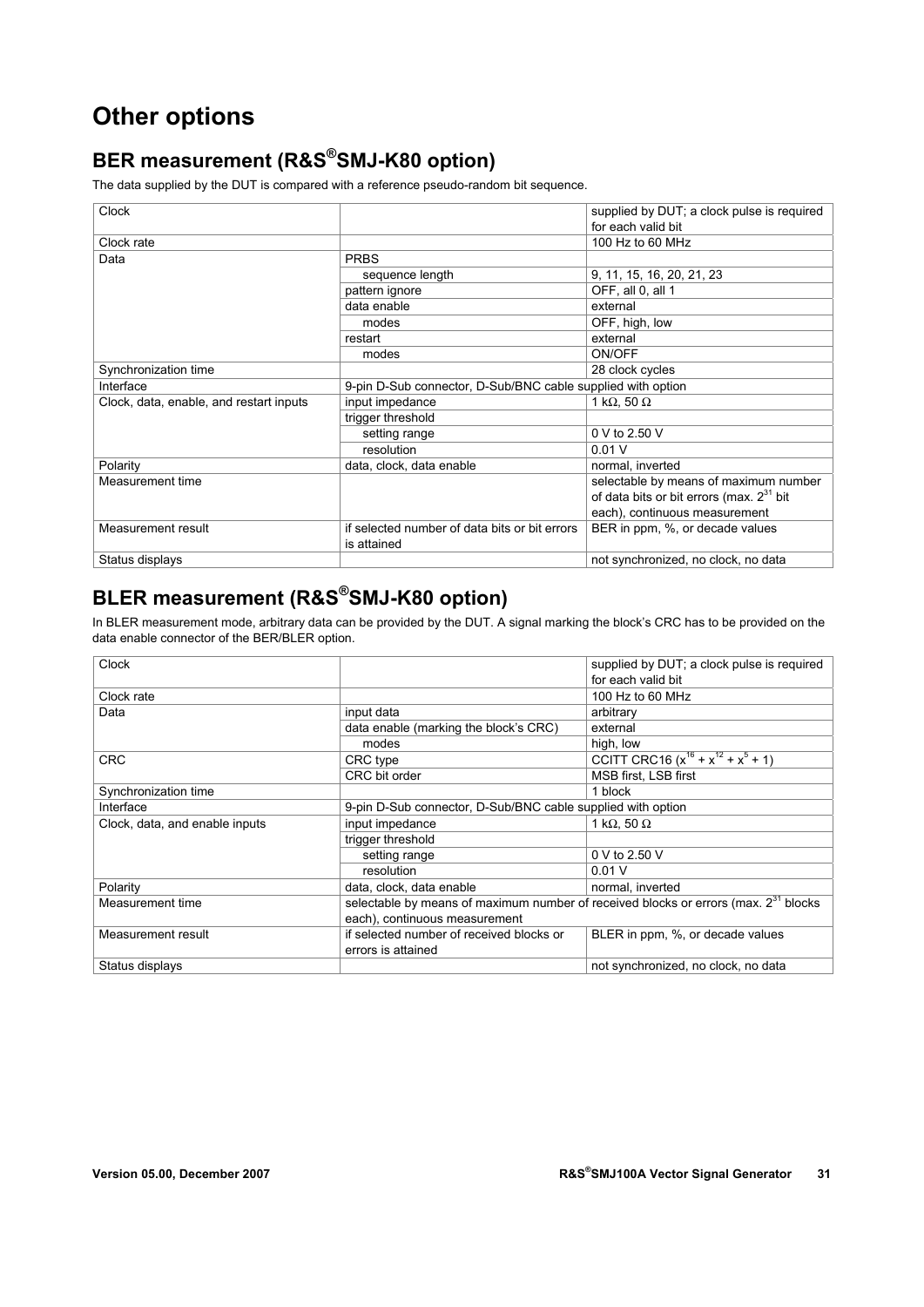# **General data**

#### **Remote control**

| Systems              | IEC/IEEE bus, IEC 60625 (IEEE 488)    |
|----------------------|---------------------------------------|
|                      | Ethernet                              |
| Command set          | SCPI 1999.5                           |
| Connector            |                                       |
| <b>IEC/IEEE</b>      | 24-contact Amphenol                   |
| Ethernet             | Western                               |
| IEC/IEEE bus address | $0$ to $30$                           |
| Interface functions  | IEC: SH1, AH1, T6, L4, SR1, RL1, PP1, |
|                      | DC1, DT1, C0                          |

#### **Operating data**

| Power supply                           | input voltage range, AC, nominal     | 100 V to 240 V                                                   |
|----------------------------------------|--------------------------------------|------------------------------------------------------------------|
|                                        | AC supply frequency                  | 47 Hz to 63 Hz                                                   |
|                                        | input current                        | 5.0 A to 1.6 A                                                   |
|                                        | power factor correction              | in line with EN 61000-3-2                                        |
| <b>EMC</b>                             |                                      | in line with EN 55011 class B, EN 61326                          |
|                                        | with activated digital I/Q output    | in line with EMC directive of EU                                 |
|                                        |                                      | (2004/108/EC), applied standard:                                 |
|                                        |                                      | EN 61326 (immunity for industrial                                |
|                                        |                                      | environment; class A emissions) <sup>10</sup>                    |
| Immunity to interfering field strength |                                      | up to 10 V/m                                                     |
| Environmental conditions               | operating temperature range          | +5 $^{\circ}$ C to +45 $^{\circ}$ C                              |
|                                        |                                      | in line with EN 60068-2-1,                                       |
|                                        |                                      | EN 60068-2-2                                                     |
|                                        | storage temperature range            | $-20$ °C to +60 °C                                               |
|                                        | climatic resistance                  | +40 °C/90 % rel. humidity                                        |
|                                        |                                      | in line with EN 60068-2-3                                        |
| Mechanical resistance                  |                                      |                                                                  |
| Vibration                              | sinusoidal                           | 5 Hz to 150 Hz,                                                  |
|                                        |                                      | max. 2 g at 55 Hz,                                               |
|                                        |                                      | 55 Hz to 150 Hz.                                                 |
|                                        |                                      | $0.5$ q const.                                                   |
|                                        |                                      | in line with EN 60068-2-6                                        |
|                                        | random                               | 10 Hz to 300 Hz, acceleration 1.2 g (rms),                       |
|                                        |                                      | in line with EN 60068-2-64                                       |
| Shock                                  |                                      | in line with EN 60068-2-27,                                      |
|                                        |                                      | MIL-STD-810E                                                     |
|                                        |                                      | 40 g shock spectrum                                              |
| Electrical safety                      |                                      | in line with EN 61010-1                                          |
| <b>Dimensions</b>                      | width $\times$ height $\times$ depth | 435 mm × 192 mm × 460 mm                                         |
|                                        |                                      | $(17.1 \text{ in} \times 7.6 \text{ in} \times 18.1 \text{ in})$ |
| Weight                                 | if fully equipped                    | 18 kg (39.7 lb)                                                  |
| Recommended calibration interval       |                                      | 3 years                                                          |

#### **License information**

-

The firmware of this device contains open source software. Details as well as license agreements can be found in release notes and operating manual.

 $10$  The instrument complies with the emission requirements stipulated by EN 55011 class A. This means that the instrument is suitable for use in industrial environments. In line with EN61000-6-4, operation in residential, commercial and business areas or in small-size companies is not covered. Thus, the instrument may not be operated in residential, commercial and business areas or in small-size companies, unless additional measures are taken to ensure that EN 610000-6-3 is complied with.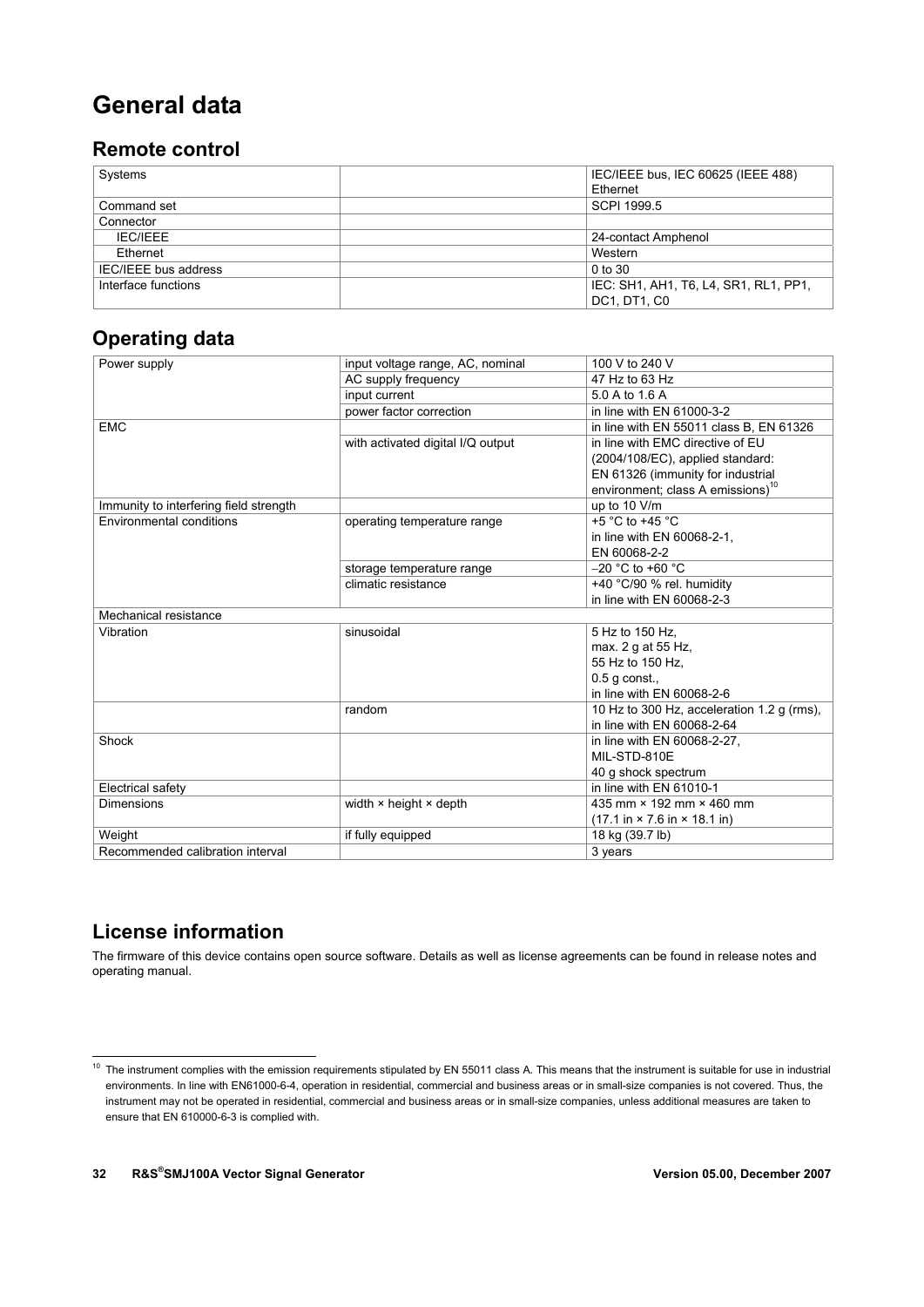# **Ordering information**

| Designation                                            | <b>Type</b>              | Order No.                    |
|--------------------------------------------------------|--------------------------|------------------------------|
| Vector Signal Generator <sup>11</sup>                  | R&S®SMJ100A              | 1403.4507.02                 |
| including power cable, Quick Start Guide,              |                          |                              |
| and CD-ROM                                             |                          |                              |
| (with operating and service manual)                    |                          |                              |
| <b>Options</b>                                         |                          |                              |
| <b>RF</b>                                              |                          |                              |
| 100 kHz to 3 GHz                                       | R&S®SMJ-B103             | 1403.8502.02                 |
| 100 kHz to 6 GHz                                       | R&S®SMJ-B106             | 1403.8702.02                 |
| FM/oM Modulator                                        | R&S <sup>®</sup> SMJ-B20 | 1403.9209.02                 |
|                                                        |                          |                              |
| Baseband                                               |                          |                              |
| Baseband Generator with ARB                            | R&S®SMJ-B9               | 1404.1501.02                 |
| (128 Msample) and Digital Modulation                   |                          |                              |
| (realtime)                                             |                          |                              |
| Baseband Generator with ARB                            | R&S <sup>®</sup> SMJ-B10 | 1403.8902.02                 |
| (64 Msample) and Digital Modulation                    |                          |                              |
| (realtime)                                             | R&S <sup>®</sup> SMJ-B11 |                              |
| Baseband Generator with ARB                            |                          | 1403.9009.02                 |
| (16 Msample) and Digital Modulation                    |                          |                              |
| (realtime)<br><b>Baseband Main Module</b>              | R&S <sup>®</sup> SMJ-B13 |                              |
|                                                        | R&S®SMJ-B16              | 1403.9109.02<br>1403.9409.02 |
| Differential I/Q Output                                | R&S <sup>®</sup> SMJ-B18 |                              |
| Digital Baseband Output<br>Baseband Generator with ARB | R&S <sup>®</sup> SMJ-B50 | 1410.5705.02<br>1410.5505.02 |
| (64 Msample)                                           |                          |                              |
| Baseband Generator with ARB                            | R&S®SMJ-B51              | 1410.5605.02                 |
| (16 Msample)                                           |                          |                              |
|                                                        |                          |                              |
| Digital standards                                      |                          |                              |
| <b>GSM/EDGE</b>                                        | R&S®SMJ-K40              | 1404.0305.02                 |
| 3GPP FDD                                               | R&S <sup>®</sup> SMJ-K42 | 1404.0405.02                 |
| 3GPP Enhanced MS/BS Tests incl.                        | R&S®SMJ-K43              | 1404.0505.02                 |
| <b>HSDPA</b>                                           |                          |                              |
| <b>GPS</b>                                             | R&S <sup>®</sup> SMJ-K44 | 1404.1401.02                 |
| <b>3GPP FDD HSUPA</b>                                  | R&S <sup>®</sup> SMJ-K45 | 1409.1816.02                 |
| CDMA2000 <sup>®</sup>                                  | R&S <sup>®</sup> SMJ-K46 | 1404.0605.02                 |
| 1xEV-DO                                                | R&S®SMJ-K47              | 1409.2306.02                 |
| IEEE 802.11 (a/b/g)                                    | R&S <sup>®</sup> SMJ-K48 | 1404.1001.02                 |
| <b>IEEE 802.16</b>                                     | R&S®SMJ-K49              | 1404.1101.02                 |
| <b>TD-SCDMA</b>                                        | R&S®SMJ-K50              | 1404.1660.02                 |
| TD-SCDMA Enhanced BS/MS Tests                          | R&S®SMJ-K51              | 1404.1760.02                 |
| DVB-H                                                  | R&S®SMJ-K52              | 1409.2106.02                 |
| DAB/T-DMB                                              | R&S®SMJ-K53              | 1400.6309.02                 |
| IEEE 802.11n                                           | R&S®SMJ-K54              | 1409.2506.02                 |
| <b>EUTRA/LTE</b>                                       | R&S <sup>®</sup> SMJ-K55 | 1409.2206.02                 |
| <b>XM RADIO</b>                                        | R&S®SMJ-K56              | 1404.1806.02                 |
| Multicarrier CW Signal Generation                      | R&S®SMJ-K61              | 1404.0705.02                 |
|                                                        |                          |                              |

 <sup>11</sup> The base unit can only be ordered with an R&S® SMJ-B10x frequency option.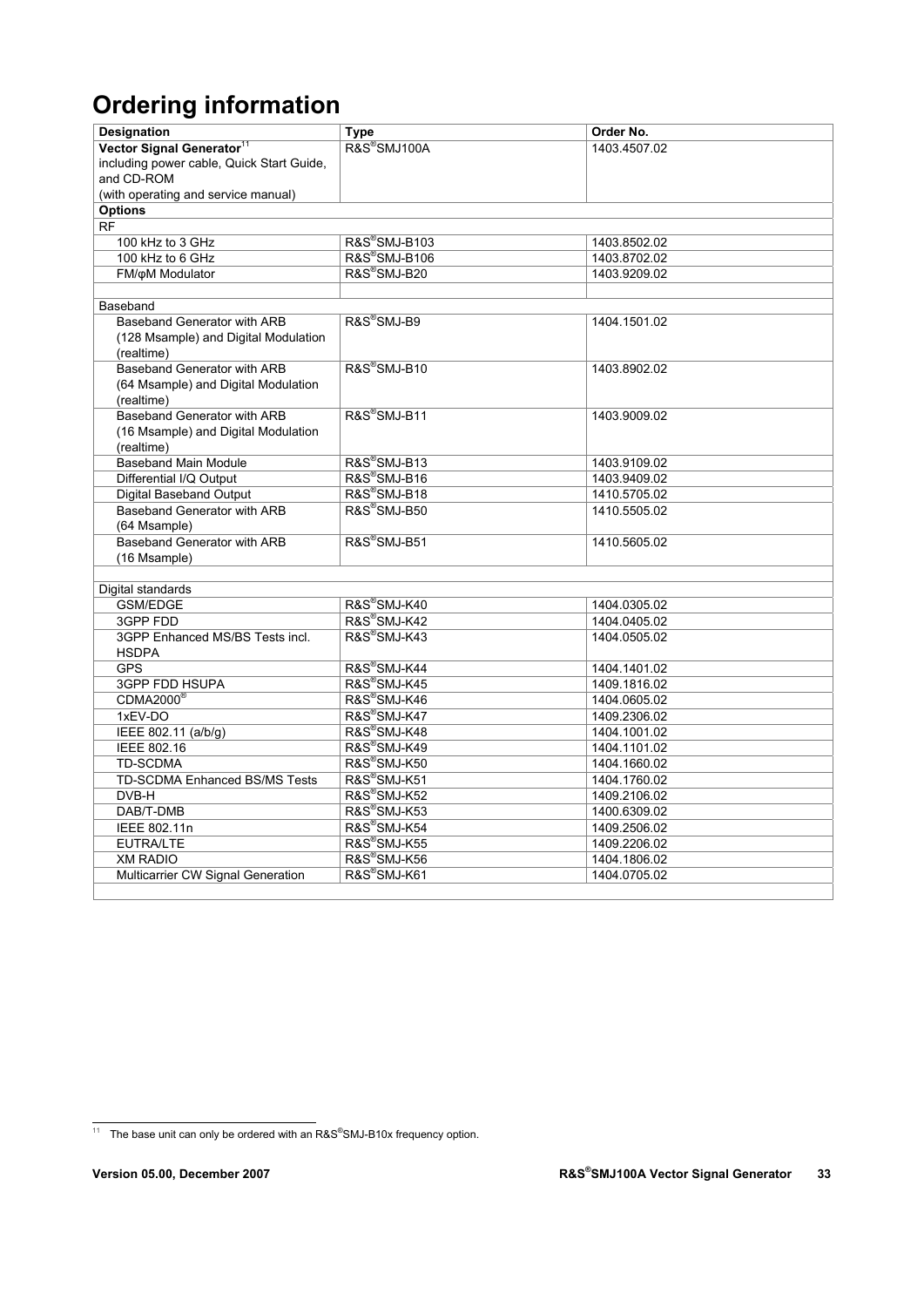| Digital standards using R&S®WinIQSIM2™ <sup>12</sup>             |                           |              |  |
|------------------------------------------------------------------|---------------------------|--------------|--|
| <b>GSM/EDGE</b>                                                  | R&S®SMJ-K240              | 1404.0510.02 |  |
| 3GPP FDD                                                         | R&S <sup>®</sup> SMJ-K242 | 1404.0610.02 |  |
| 3GPP Enhanced MS/BS Tests incl.                                  | R&S®SMJ-K243              | 1404.0710.02 |  |
| <b>HSDPA</b>                                                     |                           |              |  |
| <b>GPS</b>                                                       | R&S <sup>®</sup> SMJ-K244 | 1404.0810.02 |  |
| 3GPP FDD HSUPA                                                   | R&S <sup>®</sup> SMJ-K245 | 1404.0910.02 |  |
| CDMA2000 <sup>®</sup>                                            | R&S®SMJ-K246              | 1404.1016.02 |  |
| 1xEV-DO                                                          | R&S®SMJ-K247              | 1409.2358.02 |  |
| IEEE 802.11 (a/b/g)                                              | R&S®SMJ-K248              | 1404.1116.02 |  |
| IEEE 802.16                                                      | R&S®SMJ-K249              | 1404.1216.02 |  |
| <b>TD-SCDMA</b>                                                  | <b>R&amp;S®SMJ-K250</b>   | 1404.1316.02 |  |
| TD-SCDMA Enhanced BS/MS Tests                                    | R&S®SMJ-K251              | 1404.1416.02 |  |
| DVB-H                                                            | R&S®SMJ-K252              | 1409.2406.02 |  |
| IEEE 802.11n                                                     | R&S®SMJ-K254              | 1409.2506.02 |  |
| EUTRA/LTE                                                        | R&S®SMJ-K255              | 1409.2258.02 |  |
| Multicarrier CW Signal Generation                                | R&S®SMJ-K261              | 1404.1516.02 |  |
| Additive White Gaussian Noise                                    | R&S®SMJ-K262              | 1400.6650.02 |  |
| (AWGN)                                                           |                           |              |  |
|                                                                  |                           |              |  |
| Digital standards using R&S <sup>®</sup> WinIQSIM™ <sup>12</sup> |                           |              |  |
| $IS-95$                                                          | R&S®SMJ-K11               | 1403.9509.02 |  |
| CDMA2000®                                                        | R&S <sup>®</sup> SMJ-K12  | 1403.9609.02 |  |
| 3GPP TDD                                                         | R&S <sup>®</sup> SMJ-K13  | 1403.9709.02 |  |
| TD-SCDMA                                                         | R&S®SMJ-K14               | 1403.9809.02 |  |
| User-Defined OFDM Signals                                        | R&S®SMJ-K15               | 1403.9909.02 |  |
| (with R&S®WinIQSIM™ and                                          |                           |              |  |
| R&S <sup>®</sup> WinIQOFDM)                                      |                           |              |  |
| 1xEV-DO                                                          | R&S®SMJ-K17               | 1404.0005.02 |  |
| IEEE 802.11 (a/b/g)                                              | R&S®SMJ-K19               | 1404.0105.02 |  |
| 3GPP FDD incl. HSDPA                                             | R&S®SMJ-K20               | 1404.0205.02 |  |
| Digital standards using external PC software                     |                           |              |  |
| Bluetooth <sup>®</sup>                                           | R&S <sup>®</sup> SMJ-K5   | 1404.1301.02 |  |
| <b>Pulse Sequencer</b>                                           | R&S <sup>®</sup> SMJ-K6   | 1409.2558.02 |  |
| <b>TETRA</b>                                                     | R&S®SMJ-K8                | 1409.1716.02 |  |
| Noise generation                                                 |                           |              |  |
| Additive White Gaussian Noise (AWGN)                             | R&S <sup>®</sup> SMJ-K62  | 1404.0805.02 |  |
| Other options                                                    |                           |              |  |
| <b>BER/BLER Measurement</b>                                      | R&S <sup>®</sup> SMJ-K80  | 1404.0905.02 |  |
| <b>XM RADIO Waveforms</b>                                        | R&S <sup>®</sup> SMJ-K256 | 1409.2606.02 |  |
| <b>Rear Connectors</b>                                           | R&S®SMJ-B81               | 1403.9309.02 |  |
|                                                                  |                           |              |  |
| <b>Recommended extras</b>                                        |                           |              |  |
| Hardcopy manuals (in German)                                     |                           | 1403.7458.31 |  |
| Hardcopy manuals (in English, UK)                                |                           | 1403.7458.32 |  |
| Hardcopy manuals (in English, USA)                               |                           | 1403.7458.39 |  |
| 19" Rack Adapter                                                 | R&S®ZZA-411               | 1096.3283.00 |  |
| <b>Adapter for Telescopic Sliders</b>                            | R&S <sup>®</sup> ZZA-T45  | 1109.3774.00 |  |
| BNC Adapter for AUX I/O Connector                                | R&S <sup>®</sup> SMU-Z5   | 1160.4545.02 |  |
| Keyboard with USB Interface                                      | R&S®PSL-Z2                | 1157.6870.04 |  |
| (US assignment)                                                  |                           |              |  |
| Mouse with USB Interface, optical                                | R&S <sup>®</sup> PSL-Z10  | 1157.7060.03 |  |
| External USB CD-RW Drive                                         | R&S <sup>®</sup> PSP-B6   | 1134.8201.22 |  |
|                                                                  |                           |              |  |

<sup>-</sup><sup>12</sup> R&S<sup>®</sup>WinIQSIM2™ and R&S<sup>®</sup>WinIQSIM™ require an external PC.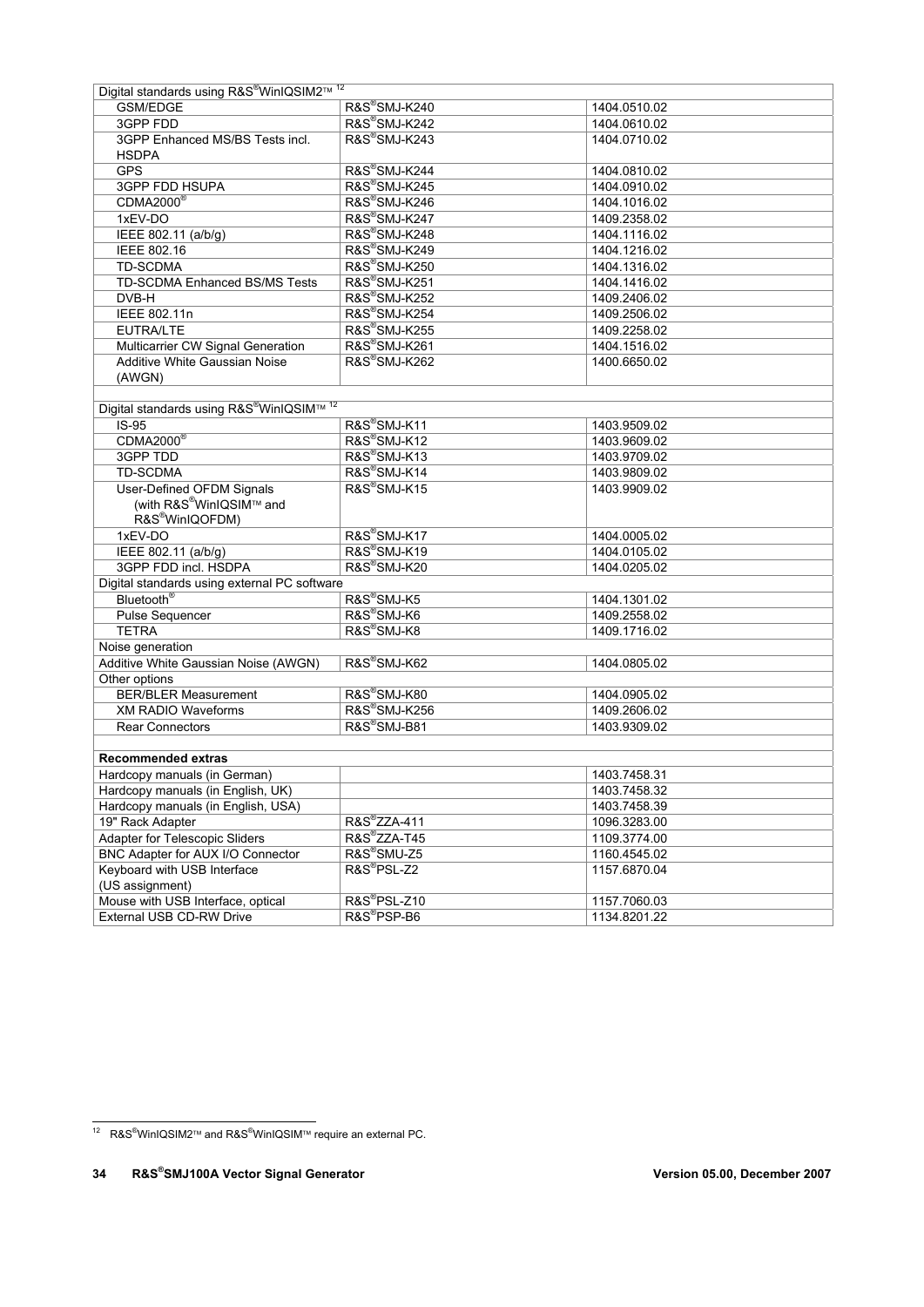Specifications apply under the following conditions: 30 minutes warm-up time at ambient temperature, specified environmental conditions met, calibration cycle adhered to, and all internal adjustments performed. Data designated "overrange" or "underrange" and data without tolerance limits is not binding.

EMC specifications are tested with sufficiently shielded cables and accessories (e.g. mouse and keypad). To prevent degradation of these specifications, it is the user's responsibility to use appropriate equipment.

In compliance with the 3GPP standard, chip rates are specified in Mcps (million chips per second), whereas bit rates and symbol rates are specified in kbps (thousand bits per second) or ksps (thousand symbols per second). Mcps, kbps, and ksps are not SI units.

This document contains the specifications of the R&S®SMJ100A, including RF characteristics, analog modulation, I/Q modulation, and performance of the I/Q baseband generator. The functional specifications of the digital standards (R&S®SMJ-K40 to -K61 options) and the digital standards with external PC software (R&S®SMJ-K5, -K6, -K8 options) are described in the Digital Standards data sheet (PD 5213.9434.22). The digital standards with R&S®WinIQSIM2™ (R&S®SMJ-K240 to -K262 options) are described in the R&S® WinIQSIM2™ data sheet (PD 5213.7460.22), the digital standards with R&S® WinIQSIM™ (R&S® SMJ-K11 to -K20 options) in the R&S<sup>®</sup>WinIQSIM™ data sheet (PD 0758.0680.32).